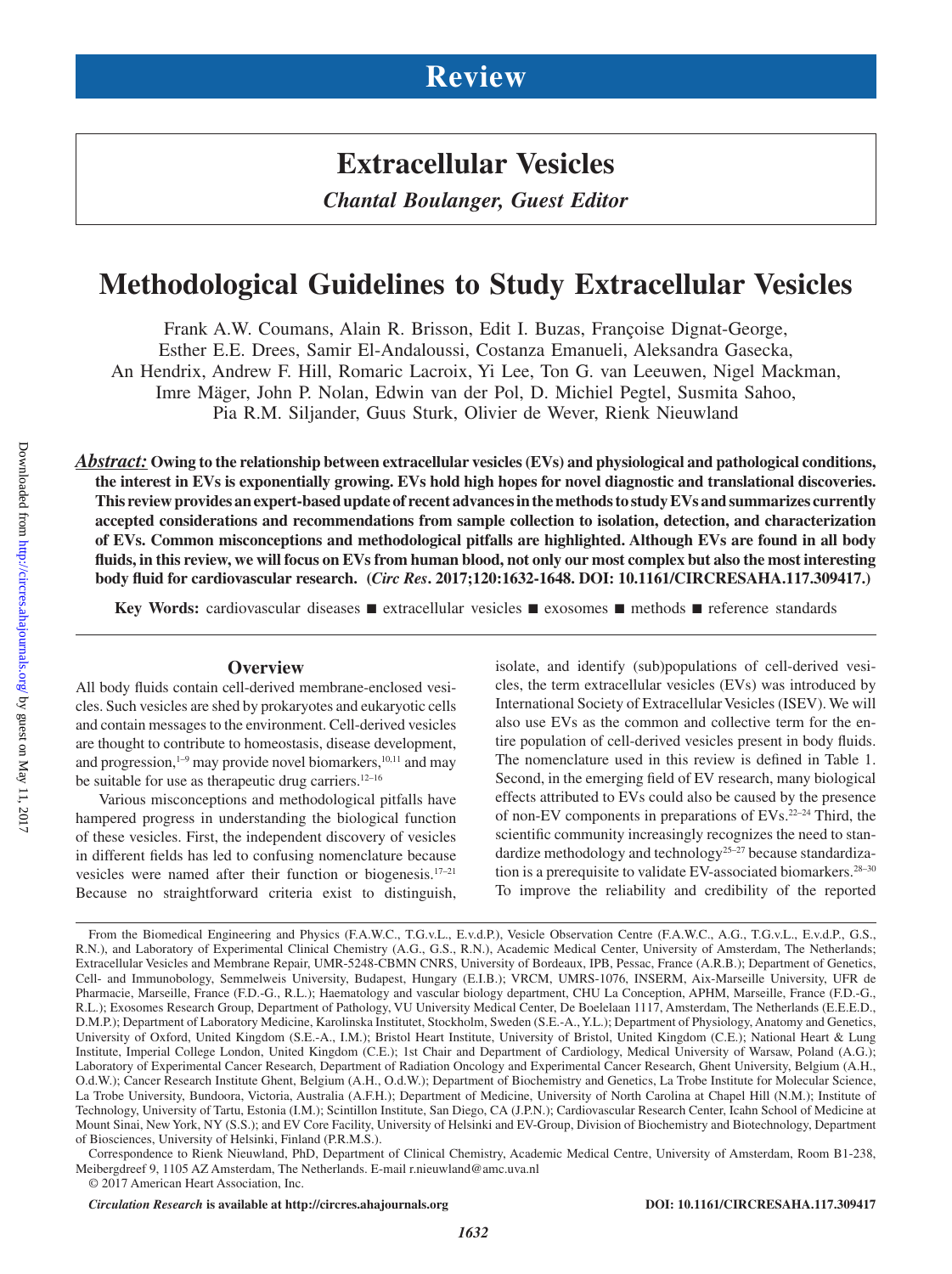| <b>Nonstandard Abbreviations and Acronyms</b> |                                                  |
|-----------------------------------------------|--------------------------------------------------|
| DC                                            | differential centrifugation                      |
| DGC                                           | density gradient centrifugation                  |
| EМ                                            | electron microscopy                              |
| EV                                            | extracellular vesicle                            |
| FC                                            | flow cytometry                                   |
| <b>FXa</b>                                    | coaquiation factor Xa                            |
| HDL                                           | high-density lipoprotein                         |
| IC.                                           | immunocapture                                    |
| <b>ISEV</b>                                   | International Society for Extracellular Vesicles |
| LDL                                           | low-density lipoprotein                          |
| miRNA                                         | micro-RNA                                        |
| qPCR                                          | quantitative polymerase chain reaction           |
| <b>RPS</b>                                    | resistive pulse sensing                          |
| <b>SEC</b>                                    | size exclusion chromatography                    |
| TF                                            | tissue factor                                    |

findings, ISEV has recommended minimal requirements for definition of EVs, the minimal experimental requirements for definition of extracellular vesicles and their function criteria,<sup>31</sup> a novel EV-TRACK (transparent reporting and centralizing knowledge in extracellular vesicle research) platform has been launched to stimulate the reporting of experimental parameters to interpret and reproduce an experiment,<sup>27</sup> and ISEV, the International Society on Advancement of Cytometry and the International Society on Thrombosis and Haemostasis, have joined forces to standardize detection of EVs by flow cytometry (FC; http://www.evflowcytometry.org/).32

Detection of EVs is prone to artifacts partially caused by sample collection and EV isolation (Figure 1). We will discuss the Collection and Handling of Samples, the Isolation and Concentration of EVs, and downstream analysis, including the detection of single EVs (See Methods to Measure Single EV section of this article), and assays to determine EV contents and function (see Measuring the Composition and Function of EV section of this article). We will focus on circulating EVs because blood is easily accessible, routinely isolated, and the most relevant body fluid for cardiovascular

| Table 1. | <b>Definitions of the Terms</b> |  |  |
|----------|---------------------------------|--|--|
|----------|---------------------------------|--|--|

| Term                | Definition                                                                                                                     |
|---------------------|--------------------------------------------------------------------------------------------------------------------------------|
| Circulating EVs     | All EVs present in blood; includes EVs from<br>platelets, leukocytes, erythrocytes, endothelial<br>cells, and EVs from tissues |
| Concentration       | Method to increase the number of EVs per unit<br>volume or<br>the number of EVs per unit volume                                |
| Downstream analysis | Characterization of EVs after isolation                                                                                        |
| Isolation           | Separation of EVs from non-EV components<br>present within the starting material, including<br>proteins, lipoproteins, etc.    |
| Purity              | Ratio between EVs and non-EV components                                                                                        |
| Recovery            | Percentage of total EVs preserved after isolation                                                                              |

EV indicates extracellular vesicle.



Figure 1. Structure of the review. Sample collection and isolation of extracellular vesicles (EVs) influence the results of subsequent downstream analysis (black large arrows). The requirements of the intended downstream analysis must be considered when designing sample collection and isolation (gray small arrows).

research. Still, most of the considerations and recommendations, summarized in Figures 1, 2, 4, 6, and 7, will also hold true for other body fluids and conditioned culture media and will improve the reliability of results from studies on EVs.

# **Collection and Handling of Samples**

## **Introduction**

The preanalytical phase is an important source of variability and contributes to artifacts. Because blood cells, particularly platelets, become easily activated and release EVs during sample collection and handling, the preanalytical protocol should prevent platelet activation. Both International Society on Thrombosis and Haemostasis and ISEV have provided guidelines,<sup>25,28</sup> but these guidelines may be outdated as they are based on insensitive detection methods.

#### **Blood**

#### *Collection of Blood*

General recommendations from routine laboratories on blood collection can be applied to EV studies. With regard to the subjects from which blood is collected, variables such as age, circadian cycle, and sex awaits investigation, but when practically feasible overnight fasting is preferred.<sup>24</sup> Plasma is usually the preferred source of EVs because additional EVs are released during the clot formation when preparing serum.<sup>33</sup> Currently, the main application of serum is the study of small RNAs, such as micro-RNAs (miRNA).<sup>34,35</sup>

To prepare plasma, blood requires anticoagulation. Several anticoagulants have been used to collect blood for analysis of EVs, including EDTA, sodium fluoride/potassium oxalate (NaF/KOx), or (trisodium) citrate.<sup>28,36,37</sup> At present, citrate (0.109 mol/L final concentration) is the most commonly used anticoagulant and has been recommended by the International Society on Thrombosis and Haemostasis.<sup>25</sup> Both acid citrate dextrose and citrate, theophylline, adenosine and dipyridamole prevent platelet activation and the release of platelet EVs more efficiently than citrate.26,38,39 The choice of anticoagulant strongly depends on the downstream analysis, and, for example, EDTA is a suitable anticoagulant for RNA analysis,<sup>40,41</sup> whereas heparin interferes with polymerase chain reaction (PCR).42 Taken together, both the extent of inhibition of EV release in collected blood samples ex vivo and the intended downstream assays should be taken into account when choosing an anticoagulant.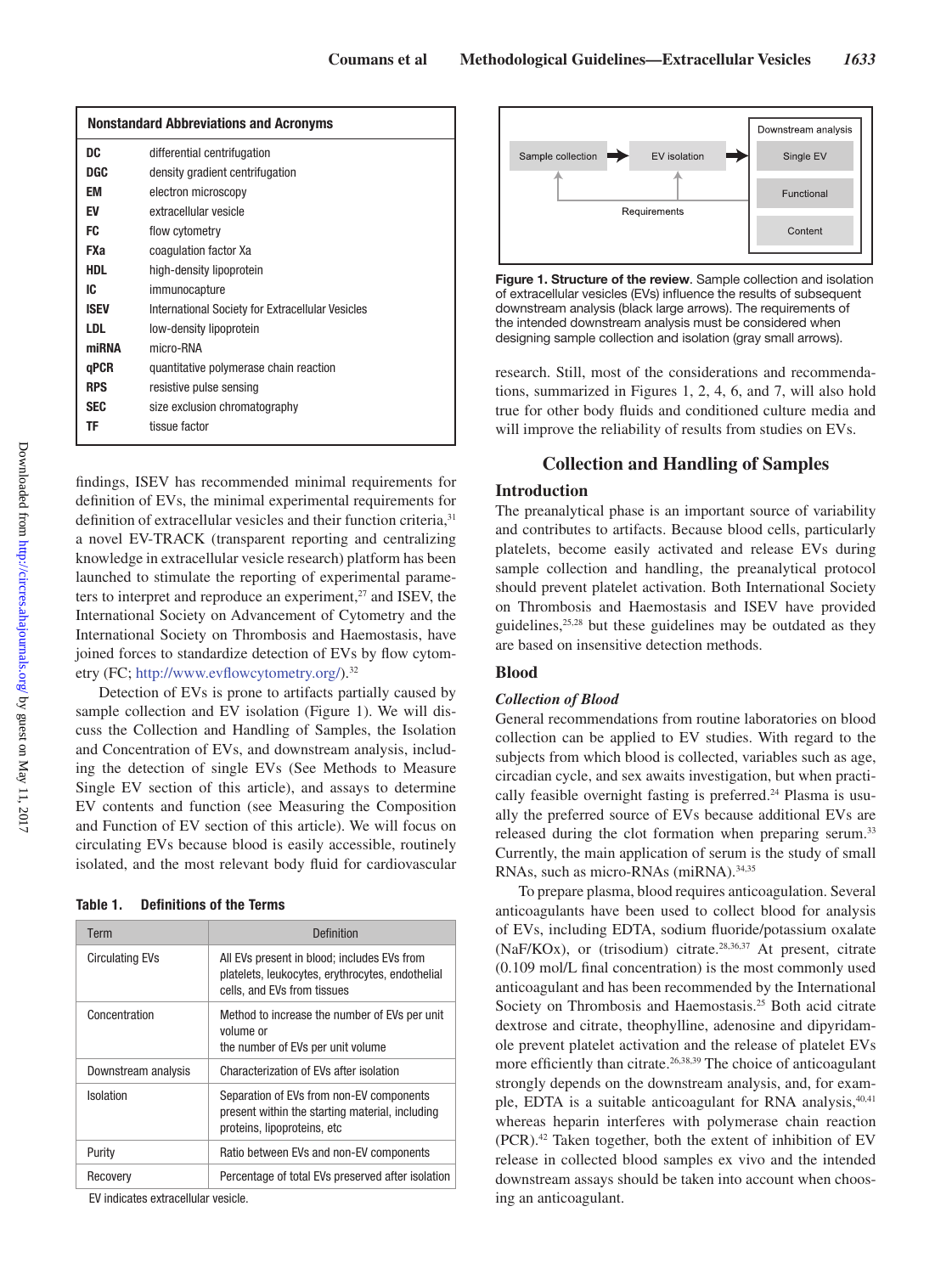#### *Considerations and Recommendations*

- Collect blood from overnight fasting subjects.The choice of anticoagulant depends on downstream analysis.
- $-$  Avoid prolonged use of a tourniquet<sup>43</sup> and use a large diameter, 21-gauge needle.<sup>44-46</sup>
- Discard the first 2 to 3 mL of collected blood<sup>47,48</sup> and collect blood in plastic collection tubes at room temperature (see also Coagulation section of this article).
- Properly fill the tubes to obtain the appropriate blood to anticoagulant ratio and mix gently.49
- Keep the blood collection tubes in a vertical position during transport.
- The time interval between blood collection and the first centrifugation step to prepare plasma should be minimized or at least be kept constant between samples, to limit effects on the concentration and functional activity of EVs.39,50–52
- Preferably, no measurements of EVs in hemolyzed samples should be done. If hemolyzed samples are included, the obtained results should be interpreted with care<sup>28</sup> and the degree of hemolysis should be measured.<sup>53</sup>

#### *Preparation of Plasma and Serum*

Although EV analyses in whole blood have been reported, 54,55 the number of applications is limited because whole blood precludes storage and isolation of EVs. Therefore, we will focus on the preparation of plasma and serum.

To obtain plasma, anticoagulated blood is centrifuged to remove erythrocytes, leukocytes, and platelets.<sup>44</sup> Platelet removal is essential because platelets release EVs on activation and fragment during a freeze–thaw cycle.<sup>50,56</sup> Because a substantial number of platelets persist after a single centrifugation step, a double spin is recommended. Nevertheless, still some residual small platelets and erythrocyte ghosts will remain in the platelet-free plasma.<sup>57</sup>

# *Considerations and Recommendations*

- Centrifuge blood at room temperature.
- Remove platelets by using 2 subsequent centrifugations steps of 2500*g* for 15 minutes as recommended by International Society on Thrombosis and Haemostasis, $25$  and use a clean plastic tube for the second centrifugation step.
- To reduce the risk of platelet and leukocyte contamination do not collect the last 0.5 cm of plasma above the buffy coat and set the lowest deceleration on the centrifuge.
- Quantify residual platelets in platelet-free plasma.
- Removal of platelets may also remove large EVs such as apoptotic bodies and oncosomes.
- Apply identical centrifugations conditions, including speed, deceleration, rotor, and temperature, to each sample within a study.
- Plasma is recommended for most applications because serum contains additional vesicles which are released during in vitro clot formation.

#### **Culture Media**

EVs can also be isolated from conditioned cell culture media. A main source of contaminating EVs and detectable non-EV components is the serum in the culture media. If the cells cannot be grown in serum-free medium,58,59 dedicated bioreactors may be an alternative solution.<sup>60</sup>

## *Considerations and Recommendations*

- Remove EVs from the serum by ultracentrifugation before use<sup>61</sup> or purchase EV-free serum and analyze for the presence of EVs.
- Use nonconditioned culture medium as control in downstream analysis.
- The influence of growth factors and other additives on the type and number of EV produced in cell culture is largely unknown. Established protocols for the production of cell culture EV are needed.

## **Storage**

EVs in plasma seem stable during a freeze–thaw cycle and storage.<sup>50,62–65</sup> The effect of additives to protect EVs against freeze–thaw damage, however, awaits detailed investigation.

### *Considerations and Recommendations*

- Use storage vials with a screw lid and rubber ring to reduce freeze-drying artifacts during storage.
- To prevent formation of ice crystals and to reduce cryoprecipitation, snap-freeze aliquots in liquid nitrogen,<sup>36</sup> store aliquots at or below –80°C, and thaw at 37°C.<sup>37,66–68</sup>
- Avoid repeated freeze-thaw cycles.<sup>52,62</sup>
- To which extent EVs expose phosphatidylserine in the circulation is unknown. Likely, in older studies, the presence of residual platelets explain the reported increase in phosphatidylserine exposure of EVs observed after freeze–thawing.

#### **Summary**

Because collection, handling, and storage affect the concentration, composition, and function of EVs, the preanalytical phase can have a major impact on downstream analysis. Therefore, an optimal protocol is tailored to the type of (body) fluid, the type and/or cellular origin of the EVs of interest, and the downstream analysis. Please note that the recommendations described in Blood section of this article and summarized in Figure 2 are based on detection methods only sensitive to detect large EVs. These recommendations are probably also valid for smaller EVs, but more research is needed and ongoing to confirm their validity.<sup>69</sup> The relationship between anticoagulant and performance of the downstream implies that a biorepository suitable for different downstream applications requires blood collection in multiple (different) anticoagulants. Clearly, an urgent need exists to establish and validate guidelines for preparation and storage of samples for EV research, because only then reliable and clinically relevant biorepositories can be established.

# **Isolation of EVs**

## **Introduction**

Blood is the most commonly studied body fluid and also the most complex body fluid containing not only EVs but also cells, proteins, lipids, and nucleic acids.70 To study EVs from blood, the use of isolated EVs is often desirable. Because there is no method that will isolate EVs only, the researcher should be aware of the coisolated non-EV components. Such components include soluble proteins, protein aggregates, lipoproteins (especially high- and low-density lipoproteins [HDL and LDL, respectively]), and other particles including cell organelles and viruses.24 For example, when studying the presence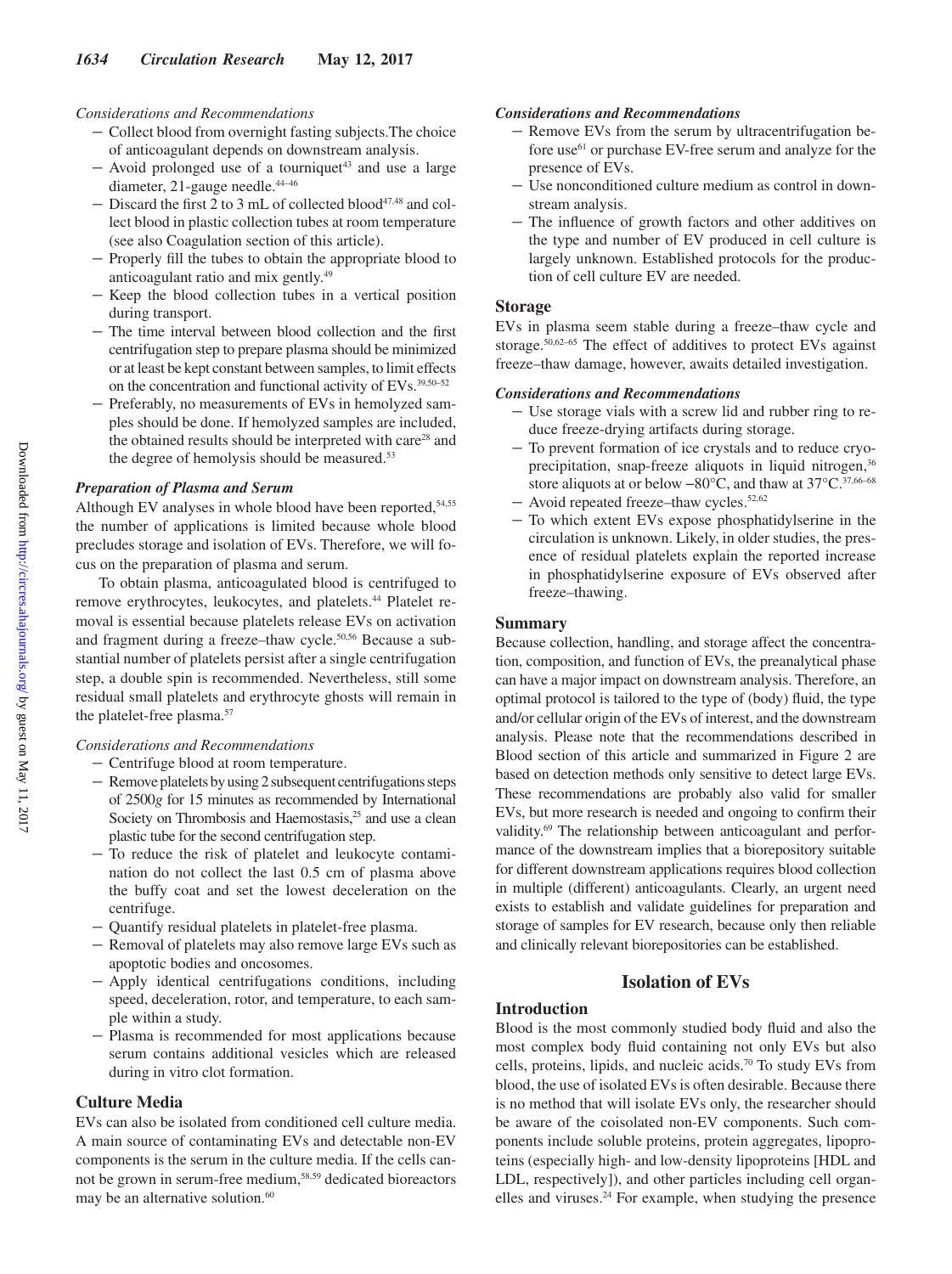| Collection and handling of samples                                  |                                                                                                       |  |  |
|---------------------------------------------------------------------|-------------------------------------------------------------------------------------------------------|--|--|
| <b>Blood</b>                                                        | Cell culture                                                                                          |  |  |
| Collect blood from overnight fasting subjects                       |                                                                                                       |  |  |
| Use anti-coagulant compatible with downstream<br>analysis           |                                                                                                       |  |  |
| Standardize collection and plasma preparation                       | Monitor the influence of EVs and non-EV components<br>from cell culture medium on downstream analysis |  |  |
| For biorepository: snap freeze,<br>store at -80°C, and thaw at 37°C |                                                                                                       |  |  |

of miRNA in EVs isolated from plasma by density gradient centrifugation (DGC), contamination with HDL-associated miRNA should be considered.<sup>71</sup>

At present, the isolation methods have not been compared with each other using a single EV sample and a single detection method. Consequently, quantitative comparisons on recovery and purity of EVs between the various isolation methods are not yet possible.

## **Methods to Isolate EVs**

Different biophysical and biochemical properties can be used to isolate EVs, including size, mass density, shape, charge, and antigen exposure. The principles of the most common EVs isolation methods are presented in Figure 3. Table 2 provides a comparison of these methods including advantages and limitations of each method. All isolation methods affect the concentration of EVs, some methods may be used solely to concentrate EVs, and some methods can be combined.

#### *Considerations and Recommendations*

- Isolation is the key determinant of the outcome of any EV measurement; when possible, determines the effect of the isolation or concentration method on size, integrity, morphology, recovery, concentration, and functional properties of EVs, non-EV components, and on the downstream analysis.
- The end product should be characterized for the presence of EVs, for example, by transmission electron microscopy.<sup>31</sup>
- The presence the non-EV components LDL, HDL, and chylomicrons can be quantified by measuring ApoB100, ApoA1, and ApoB48, respectively.
- To quantify the isolation efficiency, the ratio of  $3\times10^{10}$ EVs per μg of protein or greater has been proposed as high purity.89 However, the estimated concentration of EVs is detection method dependent (see Methods to Measure Single EV section of this article); therefore, the EV to protein ratio should be interpreted with caution.
- To ensure methods reporting is adequate for interpretation and experimental reproduction, apply EV-TRACK before publication.<sup>27</sup>

#### *Differential Centrifugation*

Differential centrifugation (DC; Figure 3A) isolates EVs based on their size and density by sequentially increasing the centrifugal force to pellet cells and debris (<1500*g*), large EVs (10 000–20000*g*), and small EVs (100 000–200000*g*).72 Although well established and commonly used, DC has major limitations.

and recommendations for the collection and handling of samples. EV indicates extracellular vesicle.

Figure 2. Overview of considerations

First, DC cannot achieve absolute separation of EVs by size alone because the distance to the pellet is not the same for all EVs, and the EV sedimentation rate also depends on the shape and mass density relative to the medium.<sup>72,73</sup> Second, DC may result in clumping of  $EVs$ ,<sup>69,74</sup> coisolate non-EV components such as protein aggregates<sup>22</sup> and viruses,<sup>75</sup> and damage EVs during the final ultracentrifugation step.<sup>76</sup> Third, the reported recovery of EVs by DC ranges from 2% to 80%, making the study-to-study comparability questionable.<sup>64,90</sup> DC may be applied to concentrate the sample ≈8-fold. DC is not suitable in a clinical setting because DC is laborious, timeconsuming, and low throughput.

## *Considerations and Recommendations*

- For viscous fluids such as plasma, dilute the sample at least 2-fold with buffer before centrifugation to enhance the isolation efficiency of EVs.<sup>91</sup> Alternatively, centrifugation speed and time can be increased.92
- Non-EV components that copellet with EVs during centrifugation will copellet during identical repeated centrifugation steps.<sup>89</sup>

### *Density Gradient Centrifugation*

DGC (Figure 3B) applies a density gradient to isolate EVs.<sup>93</sup> Isolation depends on the size and mass density (top-down gradient) or mass density only (bottom-up gradient). Sucrose and iodixanol are the most commonly used density media used to isolate EVs.94 In contrast to sucrose, iodixanol is iso-osmotic, inert, nontoxic, self-forming, and less viscous, thus requiring shorter centrifugation time. Importantly, iso-osmotic has 2 different meanings in this context. First, the osmolarity of the density medium is similar to that of EVs. Second, the gradient layers of the density medium all have similar osmolarity. When the osmolarity is constant throughout the gradient, no changes will occur in the volume and thus in the density of the EVs during centrifugation. Iodixanol-based gradients obtain a better resolution than sucrose.<sup>75</sup>

When EVs are isolated from plasma or serum, the major coisolate is lipoproteins, that is, particles with a comparable density. Although HDL particles have a density comparable to EVs, LDL has a floatation density lower than that of either EVs or HDL, but the reported presence of LDL in density gradient ultracentrifugation-purified EV preparations suggest an interaction of EVs with LDL.<sup>24</sup> Typically, there is no net effect on the sample volume, and EV recovery is 10% to 50% depending on removal of the density medium from the sample. DGC prepares EVs devoid of protein contaminants but is also laborious, time-consuming, and low throughput, which hamper the use in a clinical setting.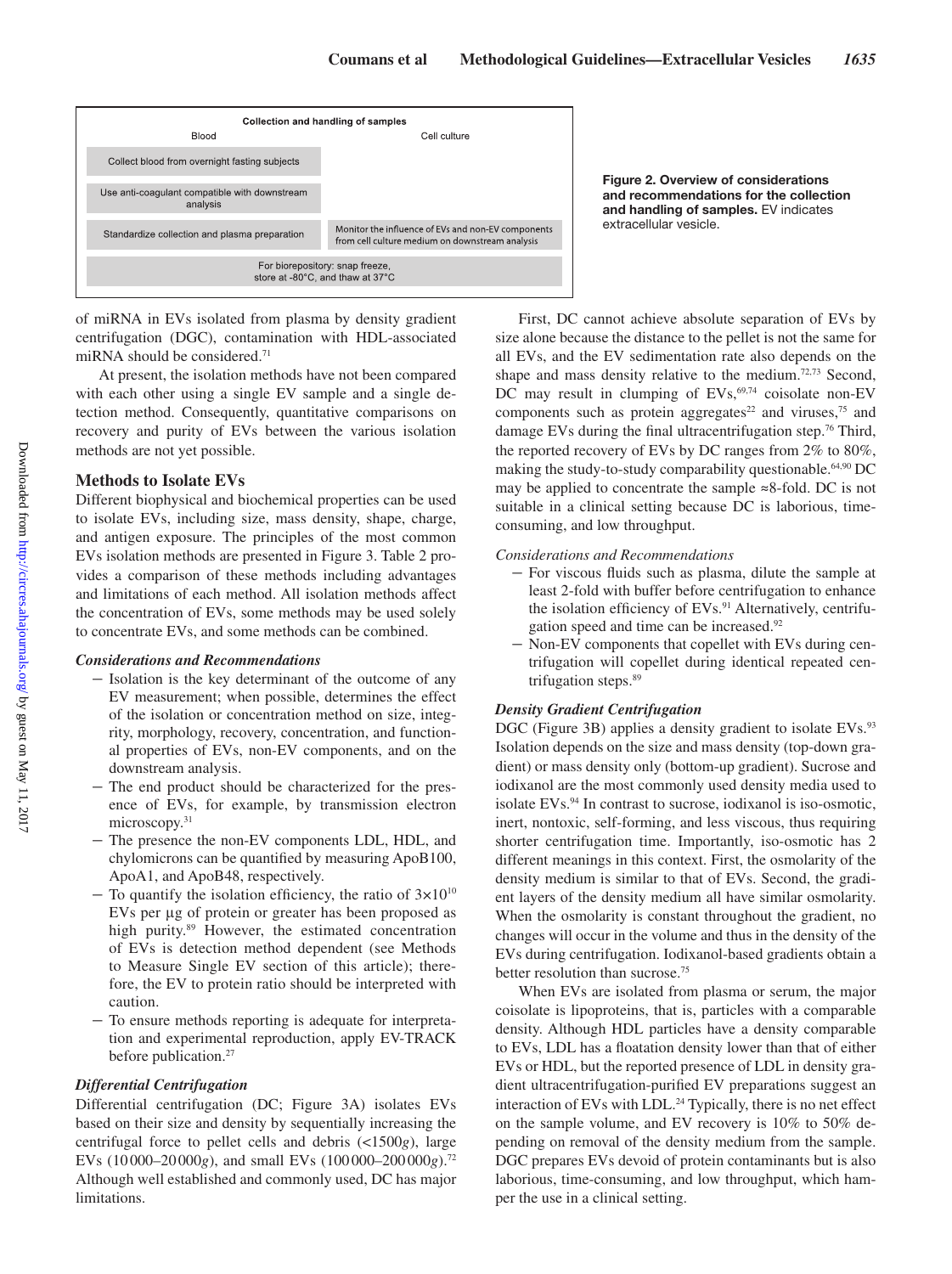

Figure 3. Working principle of common methods to isolate extracellular vesicles (EVs). Separation is based on size, density, and immunophenotype. Straight brackets: isolated EVs; yellow: soluble components; and blue: buffer. A, In differential centrifugation, separation is based on size, and large EVs (gray) collect earlier at the bottom of the tube and at lower *g* forces than small EVs (green). The soluble components are not affected by centrifugation, but non-EV particles such as lipoproteins and protein aggregates may copellet with EVs. B, In density gradient centrifugation, separation is based on density, and EVs will travel to their equilibrium density. Non-EV particles such as lipoproteins may coelute with EVs because of similar density or interaction. The soluble components with a high density relative to the gradient will collect at the bottom of the tube. C, Size exclusion chromatography uses a porous matrix (dotted circles) that separates on size. Soluble components and particles smaller than the size cutoff enter the porous matrix temporarily, whereas EVs and particles larger than the size cutoff do not enter the porous matrix. As a result, EVs and particles larger than the size cutoff elute before the soluble components and particles smaller than the size cut-off. D, In ultrafiltration, soluble proteins and particles smaller than the size cutoff (≈10<sup>5</sup> kDa) are pushed through the filter, and the EVs are collected at the filter. E, In immunocapture assays, EVs are captured based on their immunophenotype. EVs are captured using an monoclonal antibody (mAb) directed against an antigen exposed on the targeted (green) EVs only. F, In precipitation, addition of a precipitating agent induces clumping of EVs, non-EV particles, and soluble proteins. The clumps will sediment, and sedimentation can be accelerated by centrifugation.

*Considerations and Recommendations*

- Different biofluids require different approaches with regard to the choice of density medium and sample loading approach.95 Because of the viscosity of plasma, EV may need to be isolated before DGC.<sup>27</sup>
- Measure the densities of collected fractions and determine whether EVs occur in the same fraction between experiments.
- To investigate whether EVs reached the equilibrium density, increase the centrifugation time, and compare topdown with bottom-up loading.<sup>96</sup>
- EVs can be analyzed either directly or after removal of the density media: remove sucrose by dialysis and remove iodixanol by 10- to 20-fold dilution followed by pelleting at 100000*g*. 77

#### *Size Exclusion Chromatography*

Size exclusion chromatography (SEC; Figure 3C) enables size-based separation on a single column, with the majority of EVs eluting before soluble components such as proteins and HDL.29 The size cutoff is determined by the choice of the exclusion matrix, for example, Sepharose 2B has a pore size of ≈60 nm. SEC removes 99% of the soluble plasma proteins and >95% of HDL from the purest fraction of EVs,78 does not induce aggregation of EVs,<sup>79</sup> and retains the integrity and biological activity of EVs.<sup>80</sup> The major coisolated non-EV components are particles above the size cutoff, which may include viruses, protein aggregates, and very large proteins such as von Willebrand factor and chylomicrons, the latter especially present in plasma from nonfasting subjects and LDL.24,29,78–82 The presence of, for example, von Willebrand factor and LDL are unexpected based on size, possibly they form complexes with or bind to  $EVs.<sup>24</sup>$  By using SEC, a reproducible recovery of 40% to 90% of EVs can be attained.<sup>81</sup> SEC is fast, 10 to 20 minutes per sample, and relatively inexpensive,<sup>82</sup> which makes SEC clinically applicable. In essence, SEC exchanges the EV environment with no or minimal detrimental effects on EVs themselves, for example, by exchanging plasma for buffer. Compared with DC, EVs isolated by SEC have a high yield of biophysically intact EVs although at the expense of dilution.79,97

#### *Considerations and Recommendations*

– SEC performance is determined by the column height, ratio of sample volume to collected volume, the pore size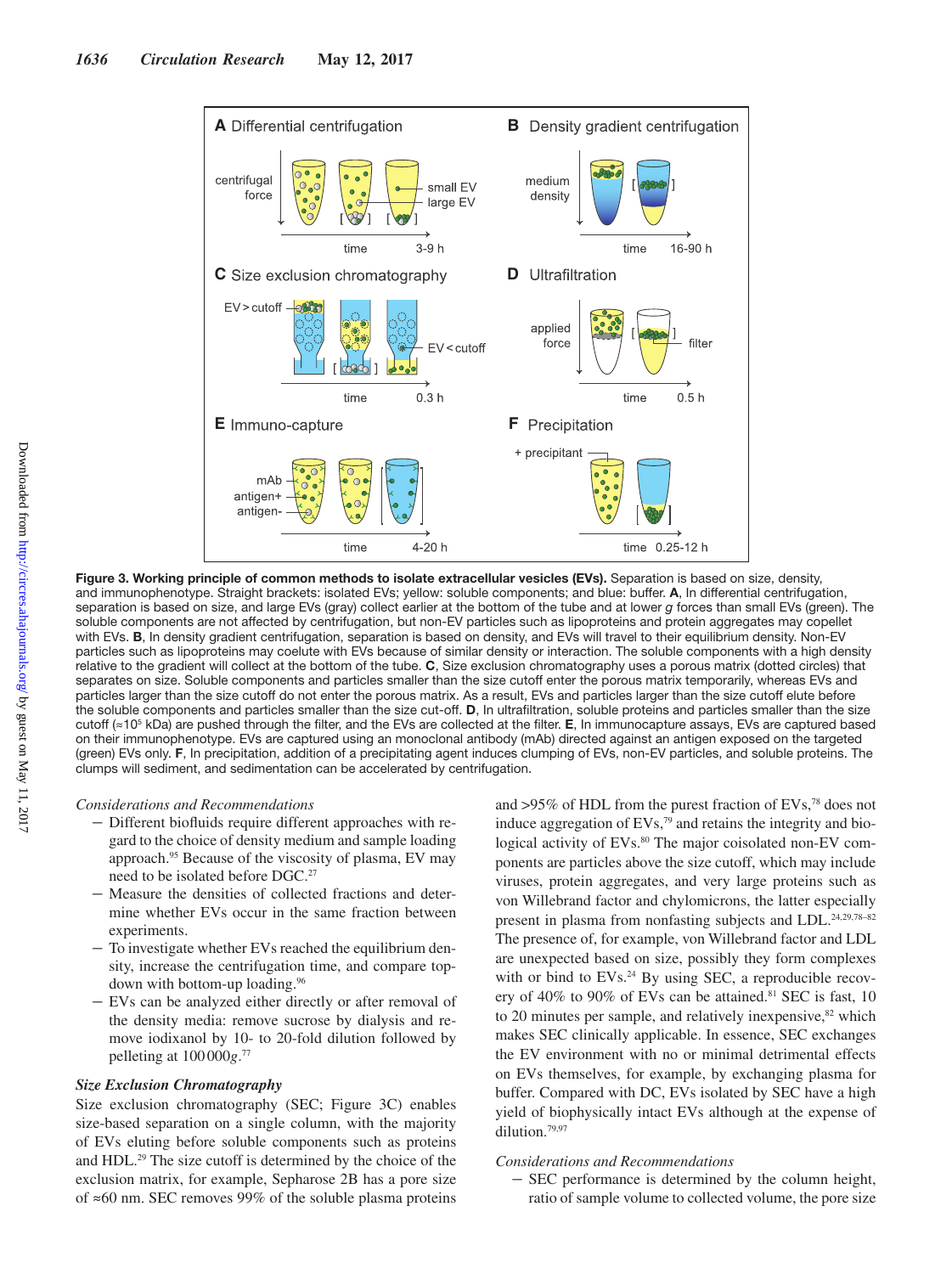|                                       | D <sub>C</sub>             | <b>DGC</b>   | <b>SEC</b>             | UF                        | IC                  | Precip.                                     |
|---------------------------------------|----------------------------|--------------|------------------------|---------------------------|---------------------|---------------------------------------------|
| Isolation                             |                            |              |                        |                           |                     |                                             |
| Major contaminant                     | Similar-sized<br>particles | Lipoproteins | Same size<br>particles | Same size<br>particles    | Soluble<br>proteins | Protein                                     |
| Major artifact                        | EV-particle<br>aggregates  |              |                        | EV-particle<br>aggregates |                     | Protein complex, EV-<br>particle aggregates |
| EVs/ $\mu$ g protein increase (fold)* | $1 - 15$                   | $1 - 20$     | 70-560                 | $1 - 10$                  | $1 - 50$            | $1 - 3$                                     |
| Concentration                         |                            |              |                        |                           |                     |                                             |
| Volume reduction (fold)*              | $0.2 - 8$                  | $\approx$ 1  | 0.2                    | < 240                     | 5                   | $\approx 50$                                |
| EVs recovery, %*                      | $2 - 80$                   | 10           | $40 - 90$              | $10 - 80$                 |                     | 90                                          |
| Practical                             |                            |              |                        |                           |                     |                                             |
| Assay time, h                         | $3 - 9$                    | $16 - 90$    | 0.3                    | 0.5                       | $4 - 20$            | $0.3 - 12$                                  |
| Sample volume                         | $mL-L$                     | uL-mL        | uL-mL                  |                           | uL-mL               | uL-mL                                       |
| Clinical applicability                | No                         | No           | Yes                    | N <sub>0</sub>            | Yes                 | Yes                                         |
| References                            | 22,64,69,72-76             | 77           | 29.78-82               | 27                        | $83 - 87$           | 77.88                                       |

| Table 2.    Advantages and Limitations of Methods to Isolate Extracellular Vesicles |  |
|-------------------------------------------------------------------------------------|--|
|-------------------------------------------------------------------------------------|--|

DC indicates differential centrifugation; DGC, density gradient centrifugation; EV, extracellular vesicles; IC, immunocapture; Precip., precipitation; SEC, size exclusion chromatography; and UF, ultrafiltration.

\*The values shown are from studies that differ not only in the applied isolation procedure but also in the starting Material and the Method of detection and therefore values should not be compared between the isolation methods.

- of SEC media, and the quality of the column stacking. SEC columns are commercially available $81,98$  or can be homemade.<sup>80,82</sup>
- Determine which fraction(s) contain the highest concentration of EVs. The fraction number will only be reproducible if the column stacking is constant.
- Combining multiple fractions containing EVs increases the recovery but reduces the purity.<sup>82</sup>
- Non-EV components, including cells, cell-debris, LDL, chylomicrons, and high molecular weight proteins, may coelute with EVs.
- A second SEC using a new column and starting with the EV fractions from the first SEC will further reduce the contamination with soluble components below the size cutoff.
- EVs with a diameter smaller than the size cutoff will elute with the soluble components.

## *Ultrafiltration*

Ultrafiltration (Figure 3D) allows a separation of EVs from soluble components. To pass the soluble components through the filter, a pressure is applied, or the filter is placed in an (ultra)centrifuge. Because of the applied external force deformable particles such as EVs larger than the pore size may pass the filter. Ultrafiltration is more time efficient than DC, taking about 20 minutes to concentrate over a hundred milliliters of sample, compared with 3 to 9 hours required for DC.<sup>99</sup> Ultrafiltration can have a recovery of up to  $80\%$ <sup>99</sup> and may concentrate EVs up to 240-fold. This implies that ultrafiltration-based methods are effective to concentrate EVs.

## *Considerations and Recommendations*

– Ultrafiltration may have value over other isolation methods, especially when using large volumes of EVcontaining fluids that are less complex in composition than plasma, for example, culture media, but this has not yet been rigorously evaluated or tested.

## *Immunocapture Assays*

Most immunocapture assays (Figure 3E) use monoclonal antibodies immobilized on a surface, for example, a plate, bead,<sup>83,100</sup> or chip<sup>84</sup> to capture EVs that expose a specific ligand. Based on the presence of such ligands, often proteins, immunocapture can isolate subpopulations of EVs.<sup>85</sup> An immunocapture assay can take hours to complete but is readily parallelized in multiwell plates and therefore clinically applicable. Side-by-side comparison of the immunocapture pull down and the flow through of EVs should be performed to evaluate the immunocapture efficacy.101

#### *Considerations and Recommendations*

- Magnetic beads may capture more efficiently than well plates because of larger contact area, better diffusion characteristics, and magnetic capture.<sup>102</sup>
- Non-EV proteins are recovered in numerous immunocapture assays, and a repository of non-EV proteins is available.103
- The antibody panel is the key to the performance of immunocapture. Determine cross-reactivity,<sup>86</sup> nonspecific binding,<sup>101</sup> and be aware that any antibody panel will select a subpopulation of  $EVs<sup>104</sup>$

#### *Precipitation*

EV precipitation kits (Figure 3F) are often polyethylene glycol based. Polyethylene glycol is a water-soluble and volumeexcluding polymer, which is nontoxic and nondenaturating. In most kits, polyethylene glycol is added to the starting material and incubated at 4°C for 15 minutes to 12 hours. The precipitated EVs and non-EV components are collected in buffer. Although often applied as stand-alone isolation method, precipitation is not suitable for identification of EV-associated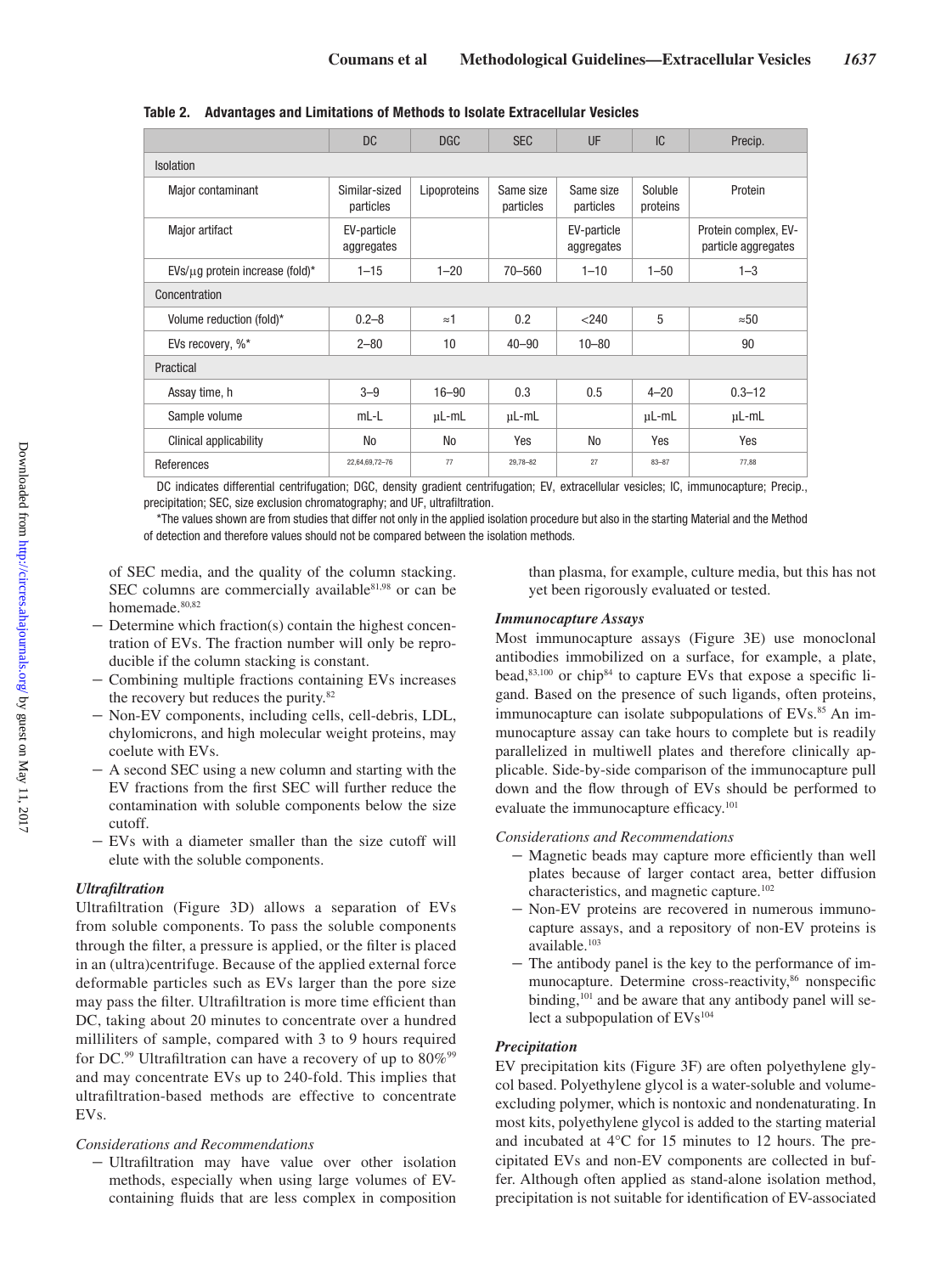biomarkers because precipitation is primarily a concentration method. EV recovery can be 90%,<sup>88</sup> and a volume reduction of 50-fold is feasible. Precipitation-based isolation is inexpensive, requires no special equipment, and is comparable with both low- and high-sample volumes.

*Considerations and Recommendations*

– EVs should be isolated before concentration by precipitation.

#### **Summary**

None of the discussed isolation methods leads to a perfectly pure sample containing only EVs. DC is easy to use and widely available, yet does not isolate pure EV. DGC isolates highly purified EVs but has a low recovery. SEC removes most soluble components and has a relatively high recovery. Ultrafiltration may be effective to concentrate EV and to remove soluble components. Immunocapture can be used to isolate subpopulations of EVs. Precipitation assays are fast and have high EV yield but are unable to isolate pure EVs. The recommendations applicable for all isolation methods are summarized in Figure 4. Adequate reporting of the isolation method is essential.27 The impact of the isolation or concentration methods on EV purity, concentration, morphology, size range, and functional activity should be measured whenever possible.

## **Methods to Measure Single EVs**

#### **Introduction**

Blood contains EVs originating from a variety of cell types. Ideally, one would like to detect and extract biochemical and physical information from all single EVs, for example, to determine their cellular origin. Furthermore, clinical applications of single EV methods also require standards and calibrators to ensure reproducibility and comparability of measurement results across laboratories and over time.<sup>105,106</sup>

The selection or development of a single EVs detection method requires knowledge on the physical properties of EVs. Platelet-free plasma contains spherical EVs (>95%; 50 nm to 1 µm in diameter), tubular EVs (<5%, 1- to 5-µm long), and membrane fragments (<0.5%, 1–8 µm in diameter).<sup>57,107</sup> About 50% of the EVs are smaller than 400 nm, and the concentration of EVs >200 nm decreases with increasing diameter.57,107,108



Figure 4. Overview of considerations and recommendations for the isolation of extracellular vesicles (EVs).

Reported concentrations range from  $10^4$  to  $10^{12}$  EVs/mL plasma,57,109–112 but are often underestimated or overestimated because of a lack of sensitivity<sup>108</sup> or specificity of the method,57,107,109 respectively. For healthy individuals, physiological concentrations probably range between  $10<sup>7</sup>$  and  $10<sup>9</sup>$  EVs/ mL plasma,<sup>57,111</sup> which is comparable to the concentration of platelets or red blood cells but lower than the concentration of lipoproteins in blood  $(>10^{12} \text{ per mL plasma})$ .<sup>109,113</sup> Besides the size and morphology, EVs can be identified by electric resistance,<sup>114</sup> electrophoretic mobility,<sup>115</sup> fluorescence,<sup>111,116</sup> Raman scattering, $117,118$  membrane stiffness, $119$  and refractive index.120,121 Because EVs are small and most signals scale with diameter to the power of 2 up to 6, detection and identification of the smallest EVs are still extremely difficult. For example, compared with platelets, EVs of 80 nm typically scatter  $>10^5$ fold less light, have >10<sup>4</sup>-fold less electric resistance, and have 103 -fold less surface area to expose antigens.108,111,122

The physical properties of EVs define the requirements of a single EVs detection method. The ideal method should detect EVs that are 50 nm and larger,<sup>107</sup> have known detection limits for each measured property,<sup>108,123</sup> have a known sample volume to allow EV concentration determination, and be able to determine the immunophenotype of each EV. The immunophenotype can be used to infer the cellular origin and function. Note that in practice most methods cannot detect the smallest EVs and have an unknown detection limit, making the measured EV concentrations difficult to compare and statistical parameters of a size distribution meaningless.114 Because of marked improvements in the technology to detect EVs, the estimated concentration of EVs in blood has increased ≈100 fold during the past 2 decades.<sup>124</sup>

For rare event analysis, we would like to characterize even the smallest EVs at a count rate >10<sup>4</sup> EVs/s, but such technology does not exist yet. Figure 5 shows the count rate versus the minimum detectable EVs diameter for detection methods of single EVs. Because electron microscopy (EM) can image the smallest EVs and FC has the highest throughput and because both methods are available in most university hospitals, we will focus on EM and FC. We will also briefly discuss nanoparticle tracking analysis, resistive pulse sensing (RPS), and novel methods.



Figure 5. Estimated count rate vs detectable size range of methods used to detect single extracellular vesicles.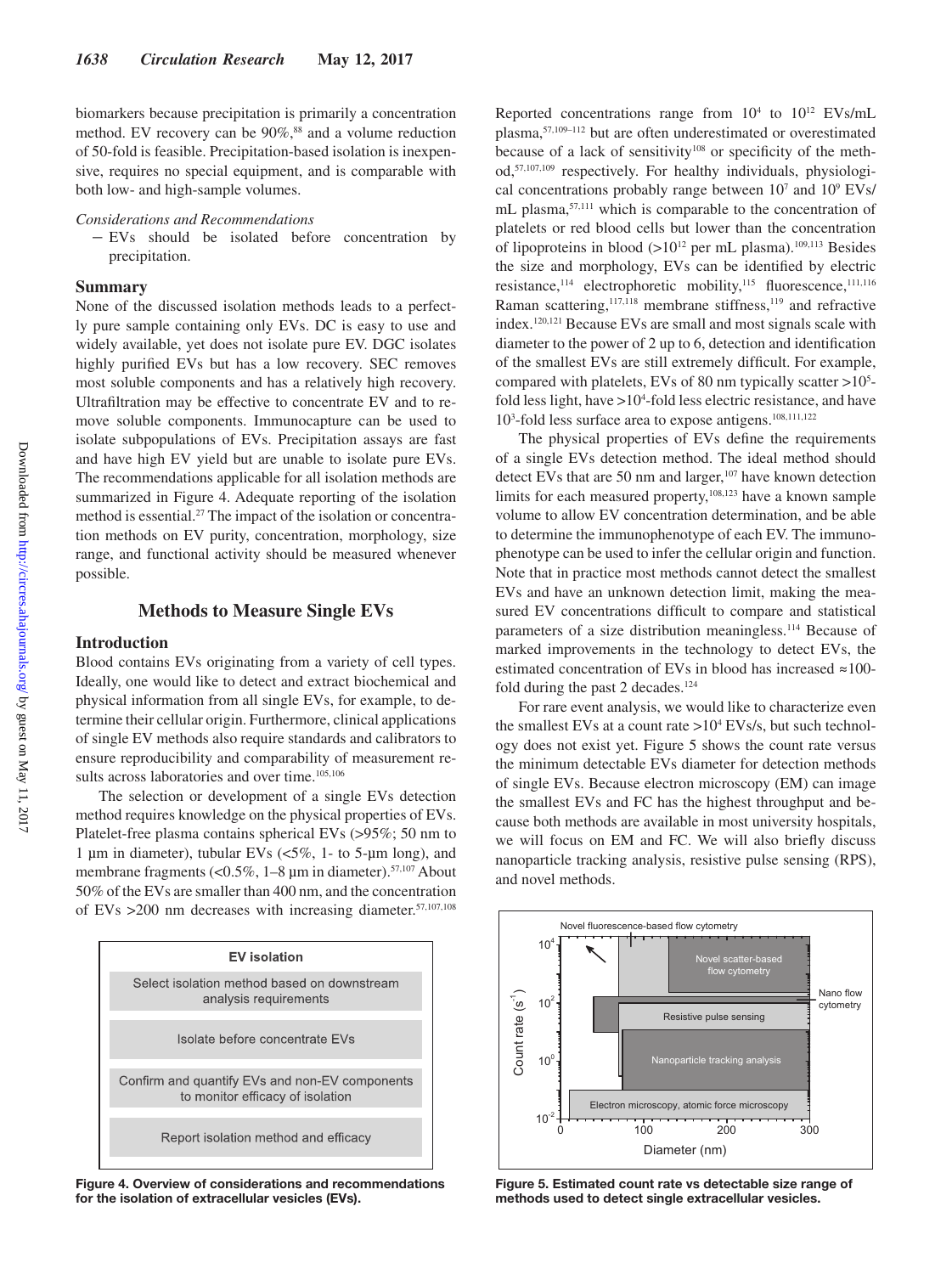## **Electron Microscopy**

EM is the gold standard method for imaging EVs. The resolution of EM images is  $\approx$ 1 to 3 nm for transmission electron microscopy and ≈5 nm for EVs detection by scanning EM (Marc Schmutz, University of Strasbourg, France, personal communication). Here, we will focus on transmission electron microscopy, which covers most EM studies on EVs.

Depending on the type of sample investigated, a variety of preparation methods can be applied to image EVs. Cells or tissues are usually fixed, embedded in a resin, cut into thin  $(\approx 100 \text{ nm})$  sections, and stained before being observed in the EM. Exosomes, present in multivesicular bodies and secreted by cells, were discovered by this classical method.125,126 To improve preservation of the EVs ultrastructure, high-pressure freezing and resin embedding at low temperature and cryosectioning are applied. Subcellular preparations like plasma or cell culture supernatants are thin enough to be deposited directly onto an EM grid. These specimens can be observed either dried after negative staining or hydrated, unstained, in a thin film of frozen liquid. The latter method is called cryotransmission EM (cryo-EM). Another EM method, called electron tomography, enables to determine the 3-dimensional structure of objects including EVs.<sup>127</sup>

To immunophenotype EVs, the EV-containing sample can be incubated with gold colloidal particles. These gold particles are typically 4 to 40 nm in diameter and are linked to a ligand, such as an antibody directed against a membrane protein or lipid. This approach, called immuno-gold-labeling, can be applied with all types of EM methods. Despite the fundamental role of EM imaging in EV research,<sup>31</sup> EV-EM protocols have not been standardized yet.

#### *Considerations and Recommendations*

- Image specimens both at low ( $\approx 300 \times$ , field of view  $\approx 100$ µm) and high magnification (≈30000×, field of view ≈1 µm).
- Measure the diameter of EVs to determine a size distribution. Beware that different detection methods may find different size distribution of the same population of EVs.108
- Use immuno-gold labeling to phenotype EVs. Use distinguishable size gold beads for multiplex labeling.
- Use cryo-EM to identify EVs by their lipid bilayer and to differentiate EVs from nonvesicular particles.
- Use EM to reveal the presence of EVs aggregates or other aggregates.
- The well-known cup-shaped (doughnut) morphology is caused by collapsed EVs. Particles without cup-shape may be intact spherical EVs; by cryo-EM, all EVs <500 nm are spherical.57,107
- Because the adsorption processes depositing EVs on an EM grid are complex and poorly controlled, EM cannot be used to measure the concentration of EVs.

## **Flow Cytometry**

FC is a powerful method to analyze EVs in biofluids although this potential has not yet been fully realized.128 In FC, particles pass one by one through a laser beam, thereby scattering light and emitting fluorescence signals to multiple measurement channels. The detection of a particle is triggered by a signal exceeding a threshold set on ≥1 measurement channels.

EVs detection and standardization using light scatter– based detection has been the subject of numerous studies.129–132 The light scatter intensities of EVs are often below the background noise. Therefore, it one must either accept many false triggers from irrelevant background noise or limit detection to the very largest EVs, the tip of the iceberg.<sup>133</sup> Relative fluorescence backgrounds are usually lower than scatter backgrounds, making fluorescence-based EV detection attractive.123 On several widely used FC instruments, the use of specific fluorescent ligands, for example, annexin V, antibodies, or membrane dyes, can enable detection of more EVs compared with light scatter-based detection.<sup>111,116,123,134</sup>

One defining property of EVs is their size. Much confusion has resulted from the incorrect notion that the size of EVs can be determined by calibrating the flow cytometer using polystyrene or silica beads. Light scattering is a complex function of particle diameter and refractive index, illumination wavelength, and angle of light collection.<sup>135,136</sup> Recently, these factors have been integrated into models that enable estimates of particle size and refractive index based on light scattering.108,121 Alternatively, the intensity of fluorescent membrane probes may be proportional to the EV surface area.<sup>123,137</sup>

A logical approach for immunophenotyping is to measure the presence of surface antigens using fluorescence-labeled antibodies. However, whereas cells expose >1000 surface antigens that can be fluorescently labeled, EVs typically expose <100 surface antigens, meaning that the number of detectable target antigens is at or below the detection limit of most flow cytometers.128 Because immunofluorescent signals from EVs are dim, flow cytometers vary in EV sensitivity, and data are in arbitrary units, it is crucial to calibrate fluorescence signals of EVs in mean equivalent soluble fluorochrome units,138 the standard unit of fluorescence, to allow data comparison and facilitate the development of FC dedicated to EV detection.

Finally, EV analysis by FC is susceptible to coincidence (swarm) artifacts, in which an event results from the presence of multiple EVs that are simultaneously present in the laser beam.139,140 To evaluate the presence of coincidence, a control experiment is required with serial dilutions, where the particle event rate, but not the signal intensities should decrease with dilution.139 Other confounders are the presence of non-EV particles, including antibody aggregates,<sup>22,141</sup> inorganic microprecipitates,<sup>142</sup> and lipoprotein particles.<sup>24</sup> Taken together, although the principles of FC are well suited to detect, enumerate, and phenotypically analyze EVs, instrument sensitivity improvements are required for full EV phenotyping in biofluids.

#### *Considerations and Recommendations*

- Do not analyze EVs with conditions and settings used for cell analysis. Optimize the instrument settings for EV analysis, for example, trigger channel and threshold, detector voltages, and flow rate.
- The fluorescence and scatter sensitivity of FC instrument designs presently applied in EV research have more than an order of magnitude difference. Calibrate the flow rate<sup>130</sup> and the intensities of fluorescence<sup>138</sup> and scatter channels.121,140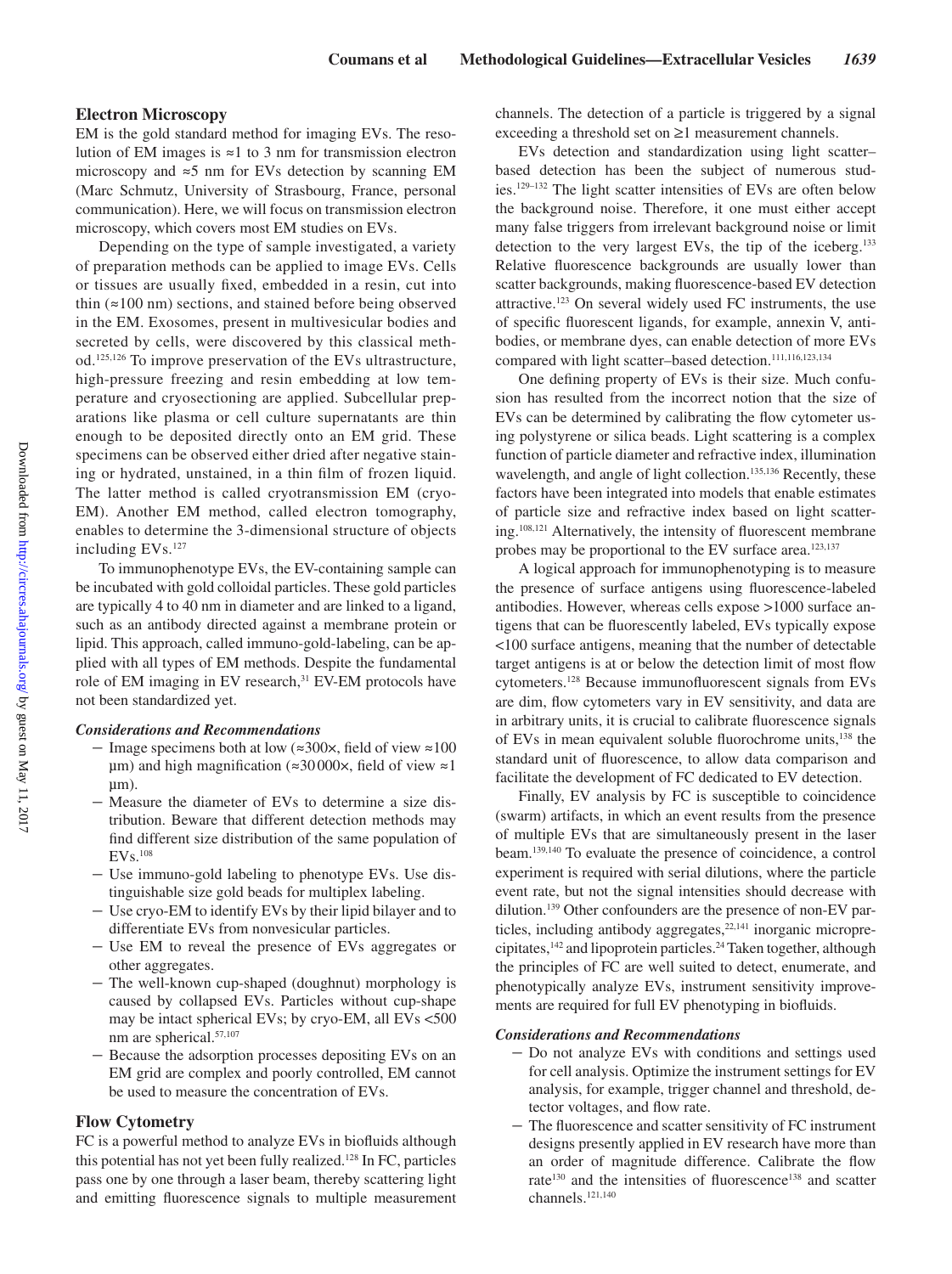- Dilute EV samples to exclude coincidence (swarm) artifacts.139,140
- Add a detergent to solubilize EVs to confirm that the detected events are indeed EVs.<sup>22,123</sup>
- The diameter of polystyrene or silica beads does not relate to the diameter of EVs due to differences in refractive index.

# **Nanoparticle Tracking Analysis**

Nanoparticle tracking analysis determines the size and concentration of submicrometer particles in suspension by tracking their Brownian motion with a dark field microscope. Nanoparticle tracking analysis does not distinguish EVs from non-EV particles. For polydisperse samples, including most biofluids containing EVs, sizing by nanoparticle tracking analysis outperforms dynamic light scattering but is inferior to sizing by RPS.<sup>108,143</sup> Because the detection volume is not exactly known, the concentration of detected particles can only be estimated. Other measureable EV properties are electrophoretic mobility, fluorescence,<sup>109</sup> and refractive index.<sup>120,121</sup> The applications of these options to EVs, however, are still in an early stage of development.

## *Considerations and Recommendations*

- Check the alignment of the laser beam by imaging water at the highest camera level (metves.eu/output/videos).
- Use reference particles for concentration calibration and focus optimization.
- The finite track length adjustment algorithm in some software packages is prone to artifacts.
- Preferably track >4000 particles (minimum 2000) to prevent statistically insignificant peaks in the size distribution. Throughput may be increased through a syringe pump or by acquisition settings (eg, 30 videos of 10 seconds track more unique particles than 10 videos of 30 seconds).
- Do not compare concentrations between samples with different size and refractive index distributions.

#### **Resistive Pulse Sensing**

RPS determines the size and concentration of submicrometer particles in suspension by using the Coulter principle,<sup>114</sup> where each particle is detected by passing through a pore. RPS does not distinguish EVs from non-EV particles. Under optimal conditions, a sizing accuracy of  $\langle 5\% \rangle$  is feasible,<sup>108</sup> but this is often not achieved for EV samples. The presence of large EVs and sticky proteins, like fibrinogen or von Willebrand Factor, may clog the pore and make measurements impractical. Pore clogging can be prevented by removing large particles and proteins before measurement.98 RPS devices compatible with the EV size range exist with fixed pores<sup>144</sup> and tunable pores.<sup>98</sup> The fixed pore device was introduced recently and remains to be evaluated. The tunable pore design is most widely applied, but the size detection limit has limited reproducibility, probably because of the design of the pore.114 The tunable RPS device can also determine the electrophoretic mobility of particles.

# *Considerations and Recommendations*

– Use filtration and SEC to avoid pore clogging. $82,98$ Unclogging of the pore by inversion of voltage and pressure is preferable over pressure pulses delivered by a plunger.To improve reproducibility (1) set a fixed blockade height instead of a fixed stretch and voltage,<sup>114</sup> (2) require the cumulative counts to be linear with time  $(R<sup>2</sup> > 0.99)$ , and (3) require the baseline current drift to be  $< 5\%$ <sup>108</sup>

## **Novel Methods**

Atomic force microscopy can provide information on the topography, elastic properties, and interaction forces of single EVs at supramolecular and submolecular levels.<sup>145,146</sup> However, major pitfalls attributed to the physical properties of EVs demand expertise and explain the limited use of atomic force microscopy in EV studies.<sup>146-148</sup> Three brand-new optical methods, comprising a frequency locked optical whispering evanescent resonator,<sup>149</sup> an interferometric reflectance imaging sensor,<sup>150</sup> and a nanofluidic optical fiber,<sup>151</sup> are capable of detecting single EVs as small as 50 nm. A nanotweezer or a conventional optical tweezer may be able to trap EVs and measure for example their Raman spectrum to obtain labelfree chemical information.<sup>117,118,152</sup> At present, further investigation and commercialization is needed before these methods can add value to the EV field.

#### **Summary**

To study the contribution of all circulating EVs, we need methods that are capable of characterizing single EVs, but a trade-off between speed and sensitivity must be made, as shown in Figure 5. Considerations and recommendations that apply to all methods are summarized in Figure 6. Whereas flow cytometers are fast and behold great promise for clinical applications, EM provides high-resolution images of EVs and can distinguish EVs from similar-sized non-EV particles.

# **Measuring the Composition and Function of EVs**

## **Introduction**

EVs have emerged as important mediators of communication. The molecules incorporated into EVs are variable and depend on the type and environmental conditions of the parent cells.

| <b>Single EV analysis</b>                                                                        |
|--------------------------------------------------------------------------------------------------|
| Use maintained equipment and skilled staff to<br>measure and analyze EVs                         |
| Optimize instrument to detect EVs                                                                |
| Determine detection limits and calibrate detectors<br>to enable comparison                       |
| Use controls to confirm the presence of EVs and<br>specificity of labeling                       |
| Measure sufficient EVs to determine distributions                                                |
| Avoid statistical parameters to describe distributions<br>when the smallest EVs are not detected |

Figure 6. Overview of considerations and recommendations for methods to measure single extracellular vesicles (EV).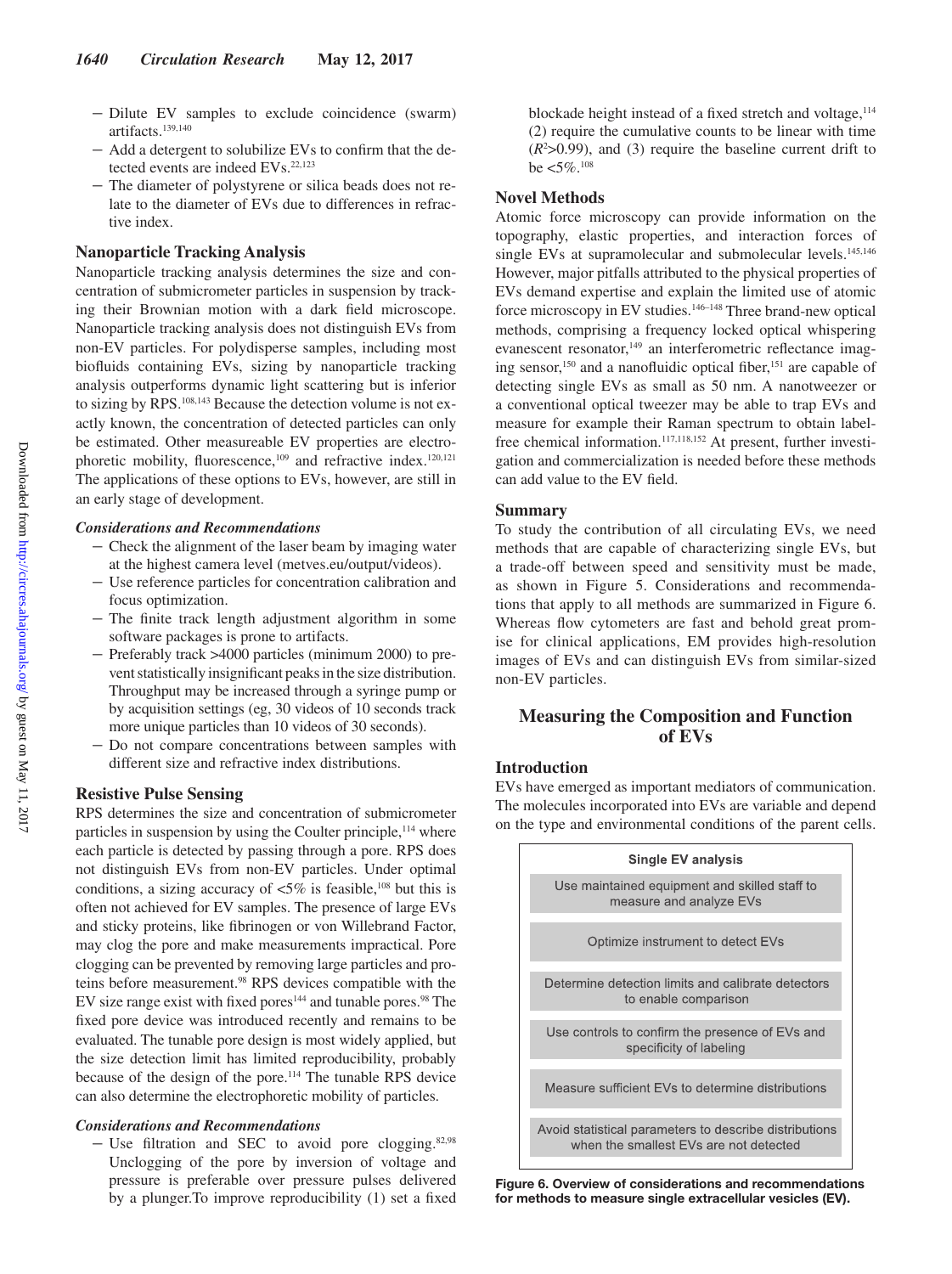Vesicular cargo may be found inside and on the surface of EVs, including RNA, DNA, proteins, lipids, and metabolites. This EV cargo can be transferred to recipient cells, resulting in a pleiotropic response. Insight into the function of EVs can be obtained either by measuring the composition or by assays in which the function can be evaluated. In this section, we will discuss methods to analyze the composition (see Measuring the Content of EVs section of this article) and function of EVs (see Functional Assays section of this article).

### **Measuring the Content of EVs**

### *RNA*

EVs contain a vast diversity of RNA. To study RNA, EVs have to be isolated from the sample. As outlined in Isolation of EVs section of this article, the applied isolation method will affect the results.40,153,154 For example, miRNA patterns differ when EVs are isolated from serum by either precipitation or DC,155 and different mRNA expression profiles are found when EVs are isolated from conditioned culture medium using DC, iodixanol DGC, or precipitation-based methods.<sup>77</sup> Of these methods, iodixanol produced the highest number of EVs and the lowest concentrations of non-EV components, indicating that iodixanol may outperform the other examined methods in terms of purity.<sup>77</sup> Next-generation sequencing of RNA isolated from EVs has comprehensively classified all the types of RNA present in  $EVs$ ,  $^{156-159}$  and guidelines have been provided by ISEV.160 Data obtained from RNA sequencing should then be validated by complementary technologies, such as quantitative PCR (qPCR) or Northern blotting.<sup>161</sup> To date, only a few studies attempted to quantify the actual (mi) RNA copy number.<sup>154,162</sup> Because we are far away from having the technical capability to perform RNA sequencing in single EVs, any RNA copy number can only be considered as the average RNA copy number in a large number of EVs. When working with plasma and other biofluids that host a variety of EVs from different tissues and cells, and where isolated EVs may be contaminated with miRNA-carrying (lipo) proteins (see Introduction under Isolation of EVs section of this article),<sup>71</sup> these EV-RNA analyses are often difficult to interpret.

## *Considerations and Recommendations*

- The isolation method of EVs influences RNA measurements.
- Purified EVs are needed for the discovery of sorting mechanisms and proper biological interpretation.40,163
- The RNA-extraction method and cDNA synthesis can bias certain RNA types.<sup>164,165</sup>
- Digital droplet PCR is more precise than conventional qPCR for absolute miRNA quantification, and both methods have comparable sensitivity.166
- Next-generation sequencing based on adapter labeling has ligation bias that may lead to misrepresentation of transcripts.
- Microarray technology may be applied for expression profiling of the RNA content of EVs. However, this technology is not suitable for discovery of novel sequences and has inferior transcript quantification compared with next-generation sequencing.

– Treatment of intact EVs with RNAse/DNAse, optionally preceded by Prot K-treatment, will degrade externally bound RNAs.<sup>61,167</sup>

### *DNA*

Although evidence that EVs contain DNA is scant in literature when compared with EV-RNA, an increasing number of studies suggests that under stress, cells release EVs containing DNA that differs from DNA present in apoptotic bodies.<sup>168–171</sup> As in RNA analysis, next-generation sequencing, PCR, and other methods can be used to analyze or validate the EV-DNA content. Moreover, a DNAse digestion step of intact EVs is needed to demonstrate the presence of intravesicular DNA.

#### *Considerations and Recommendations*

– Remove circulating non-EV DNA by dsDNase digestion before isolation of DNA from EVs.

### *Proteins*

The most widely used methods to demonstrate the presence of a particular protein in EVs are Western blot and ELISA.102 In this review, we will focus on proteomics because this method provides detailed information on the protein composition of EVs, and thus provides information on the functions and biogenesis pathways of EVs, and proteomics may lead to biomarker discovery. To date, ≈9700 EV-associated proteins have been reported in Vesiclepedia<sup>172</sup> and Exocarta,<sup>173</sup> but <500 of these proteins account for 90% of the total protein content in each individual data set.79,174

First, proteome analysis via (liquid chromatography based) mass spectrometry can be stochastic because of real-time sampling of enzymatically digested protein fragments before mass spectrometry. Second, EVs are only a fraction of the entire secretome, and (secreted) soluble proteins can be a major contaminant of EV proteomics. Contamination occurs when EVs are isolated from blood and also when EVs are isolated from serum-containing cell culture media.61 Even when cells are cultured in serum-free medium,<sup>58,59</sup> or dedicated bioreactors,<sup>60</sup> soluble proteins in culture medium may contribute to artefacts. About the analysis of proteomic data, either the expression levels of selected individual proteins can be compared within an experiment or the identified proteins can be described, classified and grouped using gene ontology terms.175–179

- *Considerations and Recommendations*
	- Include technical sample replicates in the proteome analysis when quantifying changes of individual EV proteins at different conditions and when using labelfree methods.
	- Be aware of contamination by non-EV components. The extent of contamination depends on the EV isolation method used, and strategies to lower the albumin contamination could prove beneficial.<sup>180-182</sup>
	- Report the nonhuman protein levels in EV samples and controls (eg, medium) because proteins may be conserved between species and incomplete data are available for proteins from most species.
	- Clearly define and justify which proteins are included in the sample and reference data sets and be aware that up- or downregulation may be highly subjective and dependent on the experimental conditions.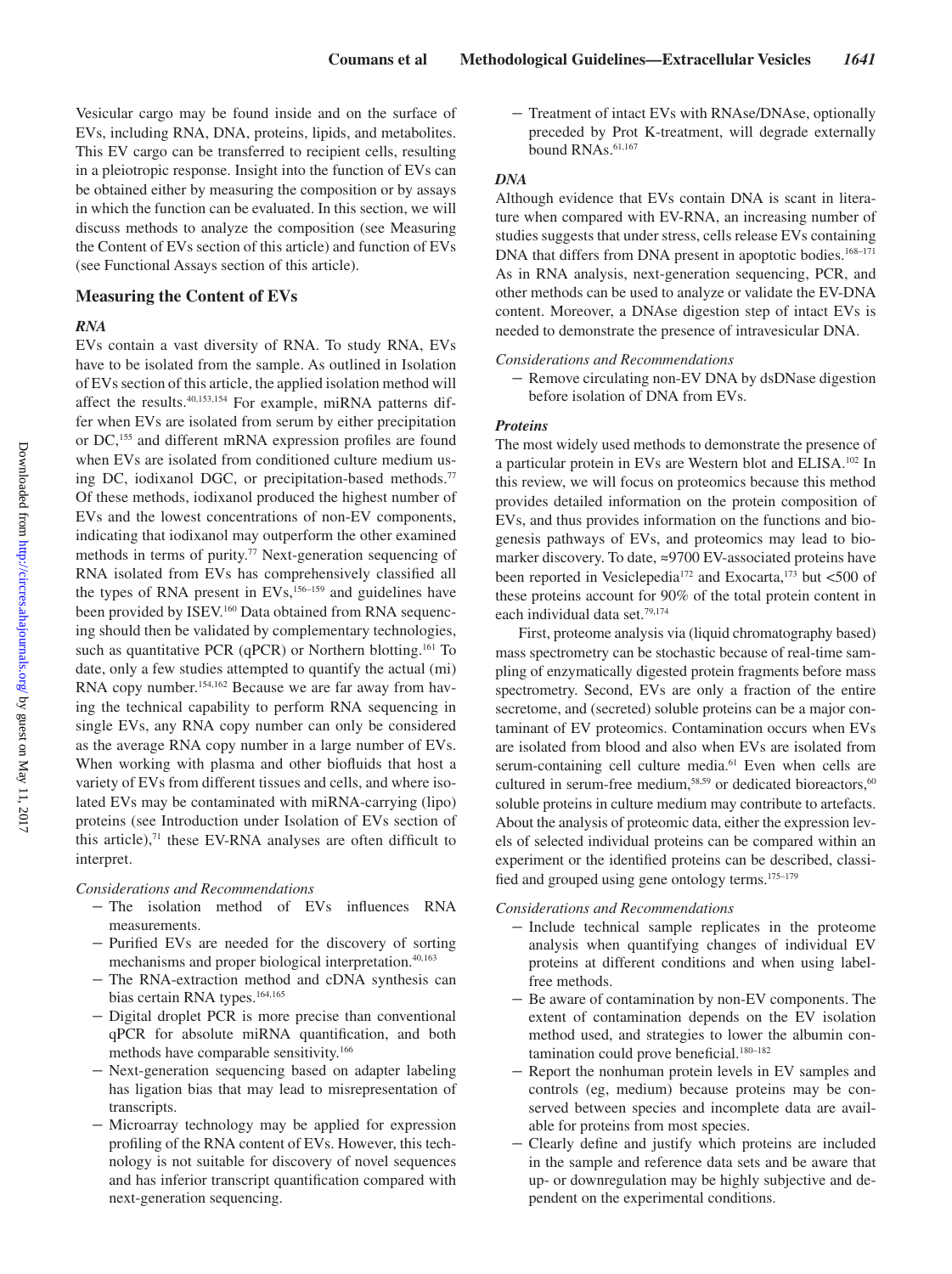- Correct data for multiple comparisons by, for example, false discovery rate analysis.
- Depending on the research question, choose an appropriate gene ontology analysis strategy, for example, statistical enrichment analysis or overrepresentation analysis.
- Compare the detected EV proteome with available data in Vesiclepedia,<sup>172</sup> Exocarta,<sup>173</sup> or EVpedia.<sup>183</sup>

## *Metabolome*

EVs carry cytosol-derived small molecules <1500 Da, including metabolites as sugars, amino acids, lipids, and nucleotides. Variations in EV metabolites may reflect the biochemical status of the parent cell, and thus analysis of the metabolic cargo may provide insight into intercellular processes. Metabolomics is a new omics approach, and recently the first metabolomes of EVs have been described.184,185

*Considerations and Recommendations*Analyze all samples, including controls of the source material from which EVs have been isolated, simultaneously to minimize artifacts.<sup>186</sup>

#### **Functional Assays**

Perhaps the most convincing proofs for EV function have been obtained from functional assays. Each function has dedicated models, and here we will discuss the models for coagulation, fibrinolysis, and angiogenesis.

#### *Coagulation*

EVs have a dual role in hemostasis with procoagulant and fibrinolytic properties. Functional assays have been developed to measure these activities with the ultimate goal to evaluate their potential role as biomarker of thrombosis. EVs promote coagulation by exposure of anionic phospholipids, especially phosphatidylserine, and by exposing tissue factor (TF), the trigger of the clotting system.187 The presence of phosphatidylserine and TF on EVs (EV-phosphatidylserine and EV-TF, respectively) depends on the mechanism of formation, the cellular origin, and the underlying process leading to the release of the EVs.

A variety of functional tests are now utilized to evaluate the coagulant potential of EVs. Several assays measure the amount of coagulant EV-phosphatidylserine in plasma samples. The EV-phosphatidylserine can be quantified when phosphatidylserine is provided only by EVs, and phosphatidylserine is the rate limiting step of the measured coagulation response. For example, by (1) measuring the clotting time of plasma on activation of coagulation factor  $Xa$  ( $FXa$ )<sup>188</sup> (2) by measuring thrombin generation after capture of EVphosphatidylserine on annexin V-coated ELISA plates,<sup>44</sup> or (3) on addition of TF and a minimal amount of phospholipids.189 Other functional assays measure coagulant EV-TF, for example, by measuring generation of thrombin, fibrin,<sup>190</sup> or FXa.191 In some assays, plasma EVs are concentrated by centrifugation, washed, and resuspended in buffer before measuring the TF-dependent FXa generation.<sup>192,193</sup> Generation of FXa can then be measured in a kinetic assay, in which FVII is added together with synthetic phospholipids,<sup>192</sup> or in an end point assay, in which FVIIa is added without phospholipids.<sup>193</sup> Studies measuring the EV-TF activity in a variety of diseases using both types of FXa tests have been summarized,<sup>194</sup> and a modified version of both assays has been published recently.195 Finally, the coagulant properties of EVs can also be studied directly in plasma and then the measured generation of fibrin depends on both phosphatidylserine and TF.196

#### *Considerations and Recommendations*

- To minimize contact activation use plastic blood collection tubes. Be aware that the extent of contact activation differs between collection tubes.<sup>197</sup>
- Include an inhibitor of contact activation.198
- Ensure the specificity of antibodies blocking the TF coagulant activity.199,200
- Addition of calcium to allow binding of EVphosphatidylserine to annexin V in plasma or diluted plasma will also trigger coagulation.
- A positive control for human plasma containing coagulant EV-TF can be prepared by incubating fresh human blood with lipopolysaccharide.<sup>201</sup>
- Concentration and isolation of EVs contributes to poor reproducibility of the current functional tests (see Isolation of EVs section of this article).
- Functional EV-TF assays are more sensitive and specific than antigenic assays.

#### *Fibrinolysis*

EVs support plasmin generation and thus may contribute to fibrinolysis.202 Plasmin is generated by incubating plasminogen with EVs and can be monitored with a plasmin-selective chromogenic substrate.203

*Considerations and Recommendations*Include controls for specific plasmin generation, for example  $\alpha$ <sub>2</sub>-antiplasmin or an inhibitory antibody against urokinase

– Need development of standards.

## *Angiogenesis*

The effects of EVs from stem and progenitor cells, $204$  cancer cells, platelets, cardiomyocytes, the human pericardial fluid and plasma205 on angiogenesis have been studied.206 These effects are commonly measured in vitro, using tube formation assays,207 migration, and proliferation assays of endothelial cells, and formation of endothelial spheroids and sprouts,208 and in vivo using Matrigel plug assay,<sup>209</sup> corneal angiogenesis assay,209 tumor angiogenesis models, and postischemic angiogenesis models.209 In the past few years, the role of EVs as mediators of proangiogenic communication within and between organs has been in the spotlight. These effects are at least in part mediated by the transfer of several types of miRNAs.205,210–213 Collectively, these findings have opened up new avenues in cardiovascular stem cell therapeutics and tumor biology.

### *Considerations and Recommendations*

- Growth factors present in or added to culture medium can adhere, bind to, or coisolate with EVs and affect their angiogenic potential. To reduce the risk of artefacts, include appropriate controls, for example, EVs isolated from culture medium not supplemented with growth factors or EVs from a nonangiogenic cell type cultured in the same medium.
- Ensure that the initial endothelial cell numbers for control and EV-treated samples are equal.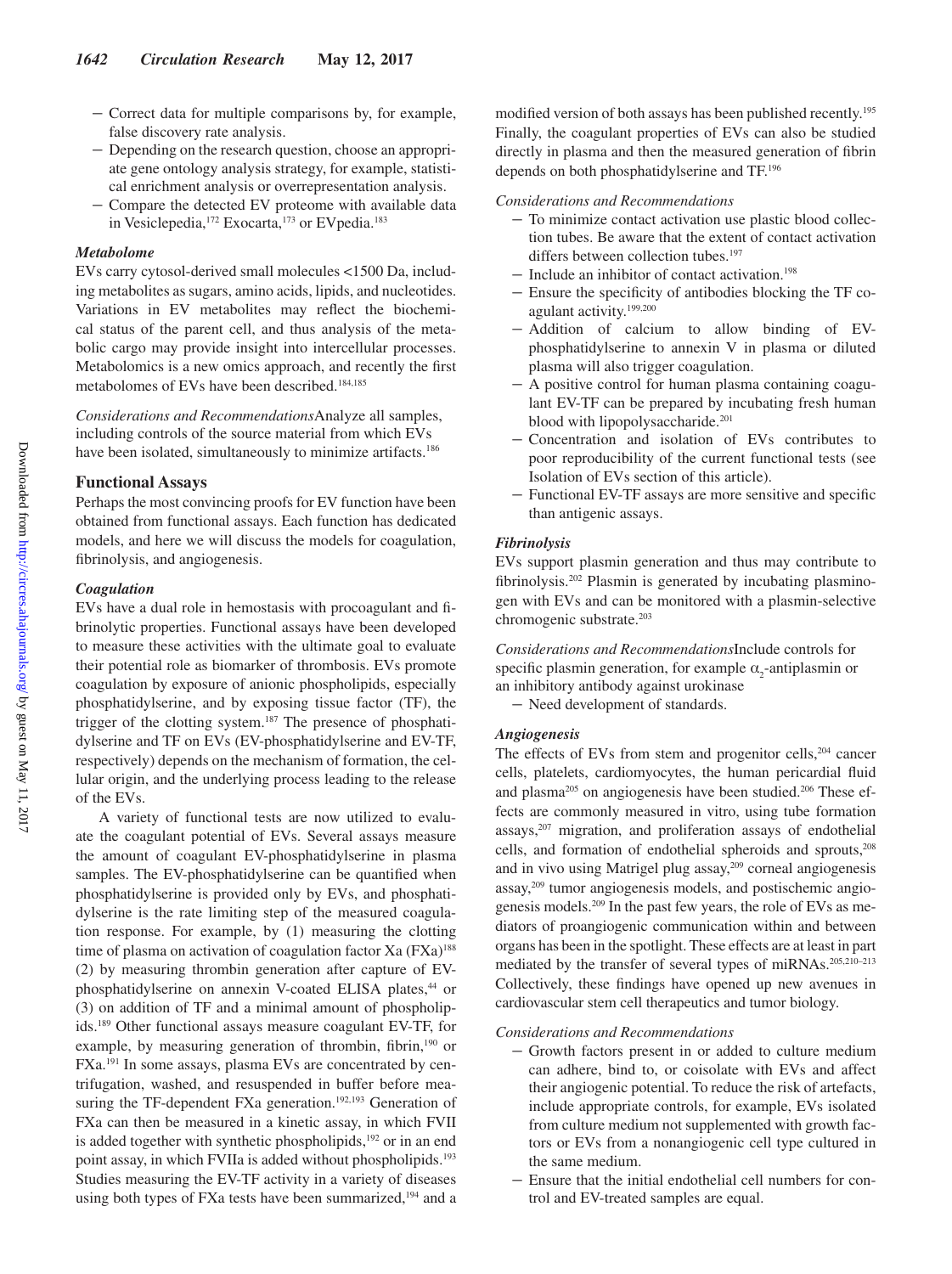## **Summary**

Studies on the composition and function of EVs provide insight in the role of EVs in health and disease. Before a conclusion can be made that a component is truly EV cargo, the presence of non-EV components has to be taken into consideration. With recent improvements in the isolation of EVs (see Isolation of EVs section of this article), progress can be expected. Functional assays provide insight into the putative function of EVs, and such assays may be clinically useful. However, no international standards are available yet, and without standardization, the relevance and comparability of the results from such assays remain insufficiently clear (Figure 7). Together, also the study shown in Measuring the Composition and Function of EVs section of this articles work in progress, but progress is being made and hitherto identified shortcomings will be overcome in the near future.

# **Concluding Remarks**

This review summarizes basic guidelines and experimental parameters that are currently known to affect EV experiments. The outcome of any EV experiment can be biased by choices made in sample collection, storage, and EV isolation. Awareness of the interconnectedness of all steps from sample collection to EV detection will help avoid some common pitfalls in EV research.

The power of science should be the recognition that mistakes are a by-product of progress, but once the mistakes have been identified they should be corrected. The present recommendations are based on current technology and knowledge, and with progress in the field some of our recommendations will become obsolete. Individual discretion should be applied to determine exact experimental conditions, controls, and applicable standardization protocols. Taken together, this review will help to explore the still novel field of EVs and their roles in health and disease.



Figure 7. Overview of discussed considerations and recommendations for measuring the composition and function of extracellular vesicles (EV).

# **Sources of Funding**

We acknowledge funding from the Netherlands Organisation for Scientific Research-Domain Applied and Engineering Sciences (NWO-TTW), research programs VENI 13681 (F.A.W. Coumans) and STW Perspectief CANCER-ID 14198 (R. Nieuwland).

## **Disclosures**

The Academic Medical Center (employer R. Nieuwland, F.A.W. Coumans, G. Sturk, T. van Leeuwen, E. van der Pol) receive research support from Izon Science. F.A.W. Coumans and E. van der Pol are shareholders in Exometry. The other authors report no conflicts.

### **References**

- 1. Hoshino A, Costa-Silva B, Shen TL, et al. Tumour exosome integrins determine organotropic metastasis. *Nature*. 2015;527:329–335. doi: 10.1038/nature15756.
- 2. Rak J. Extracellular vesicles biomarkers and effectors of the cellular interactome in cancer. *Front Pharmacol*. 2013;4:21. doi: 10.3389/ fphar.2013.00021.
- 3. Wendler F, Favicchio R, Simon T, Alifrangis C, Stebbing J, Giamas G. Extracellular vesicles swarm the cancer microenvironment: from tumorstroma communication to drug intervention. *Oncogene*. 2017;36:877–884. doi: 10.1038/onc.2016.253.
- 4. O'Driscoll L. Expanding on exosomes and ectosomes in cancer. *N Engl J Med*. 2015;372:2359–2362. doi: 10.1056/NEJMcibr1503100.
- 5. Kaplan RN, Rafii S, Lyden D. Preparing the "soil": the premetastatic niche. *Cancer Res*. 2006;66:11089–11093. doi: 10.1158/0008-5472. CAN-06-2407.
- 6. Nawaz M, Camussi G, Valadi H, Nazarenko I, Ekström K, Wang X, Principe S, Shah N, Ashraf NM, Fatima F, Neder L, Kislinger T. The emerging role of extracellular vesicles as biomarkers for urogenital cancers. *Nat Rev Urol*. 2014;11:688–701. doi: 10.1038/nrurol.2014.301.
- 7. Coumans FA, Doggen CJ, Attard G, de Bono JS, Terstappen LW. All circulating EpCAM+CK+CD45- objects predict overall survival in castrationresistant prostate cancer. *Ann Oncol*. 2010;21:1851–1857. doi: 10.1093/ annonc/mdq030.
- 8. Salomon C, Scholz-Romero K, Sarker S, Sweeney E, Kobayashi M, Correa P, Longo S, Duncombe G, Mitchell MD, Rice GE, Illanes SE. Gestational diabetes mellitus is associated with changes in the concentration and bioactivity of placenta-derived exosomes in maternal circulation across gestation. *Diabetes*. 2016;65:598–609. doi: 10.2337/db15-0966.
- 9. Aatonen M, Grönholm M, Siljander PR. Platelet-derived microvesicles: multitalented participants in intercellular communication. *Semin Thromb Hemost*. 2012;38:102–113. doi: 10.1055/s-0031-1300956.
- 10. Berezin AE, Kremzer AA, Samura TA, Martovitskaya YV, Malinovskiy YV, Oleshko SV, Berezina TA. Predictive value of apoptotic microparticles to mononuclear progenitor cells ratio in advanced chronic heart failure patients. *J Cardiol*. 2015;65:403–411. doi: 10.1016/j.jjcc.2014.06.014.
- 11. Zwicker JI. Predictive value of tissue factor bearing microparticles in cancer associated thrombosis. *Thromb Res*. 2010;125(suppl 2):S89–S91. doi: 10.1016/S0049-3848(10)70022-0.
- 12. Zou X, Gu D, Xing X, Cheng Z, Gong D, Zhang G, Zhu Y. Human mesenchymal stromal cell-derived extracellular vesicles alleviate renal ischemic reperfusion injury and enhance angiogenesis in rats. *Am J Transl Res*. 2016;8:4289–4299.
- 13. György B, Hung ME, Breakefield XO, Leonard JN. Therapeutic applications of extracellular vesicles: clinical promise and open questions. *Annu Rev Pharmacol Toxicol*. 2015;55:439–464. doi: 10.1146/ annurev-pharmtox-010814-124630.
- 14. Sun D, Zhuang X, Xiang X, Liu Y, Zhang S, Liu C, Barnes S, Grizzle W, Miller D, Zhang HG. A novel nanoparticle drug delivery system: the anti-inflammatory activity of curcumin is enhanced when encapsulated in exosomes. *Mol Ther*. 2010;18:1606–1614. doi: 10.1038/mt.2010.105.
- 15. Zhuang X, Xiang X, Grizzle W, Sun D, Zhang S, Axtell RC, Ju S, Mu J, Zhang L, Steinman L, Miller D, Zhang HG. Treatment of brain inflammatory diseases by delivering exosome encapsulated anti-inflammatory drugs from the nasal region to the brain. *Mol Ther*. 2011;19:1769–1779. doi: 10.1038/mt.2011.164.
- 16. György B, Fitzpatrick Z, Crommentuijn MH, Mu D, Maguire CA. Naturally enveloped AAV vectors for shielding neutralizing antibodies and robust gene delivery in vivo. *Biomaterials*. 2014;35:7598–7609. doi: 10.1016/j.biomaterials.2014.05.032.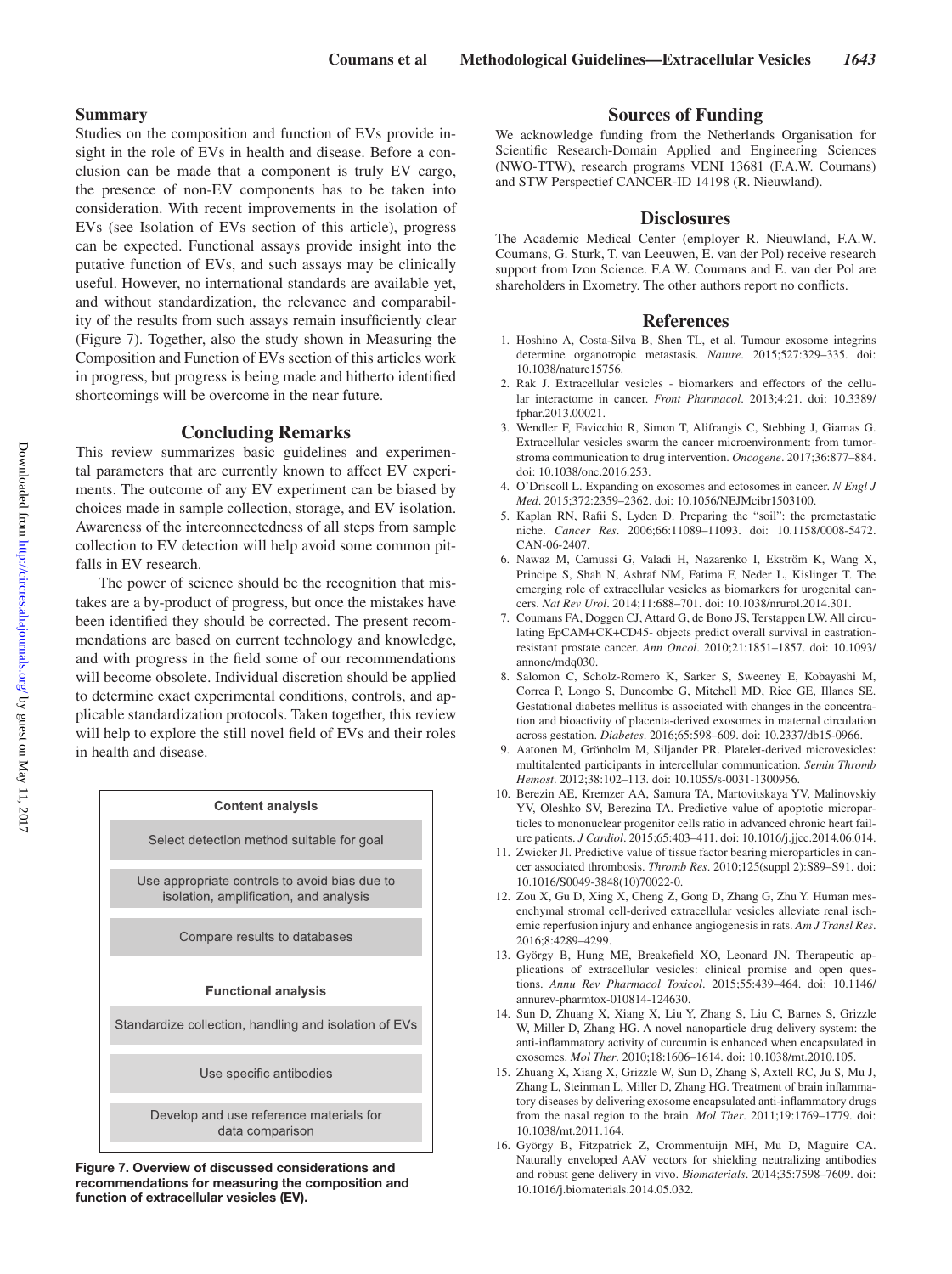- 17. Chargaff E, West R. The biological significance of the thromboplastic protein of blood. *J Biol Chem*. 1946;166:189–197.
- 18. Anderson HC. Vesicles associated with calcification in the matrix of epiphyseal cartilage. *J Cell Biol*. 1969;41:59–72.
- 19. Pan BT, Johnstone RM. Fate of the transferrin receptor during maturation of sheep reticulocytes in vitro: selective externalization of the receptor. *Cell*. 1983;33:967–978.
- 20. Taylor DD, Homesley HD, Doellgast GJ. Binding of specific peroxidaselabeled antibody to placental-type phosphatase on tumor-derived membrane fragments. *Cancer Res*. 1980;40:4064–4069.
- 21. Raposo G, Nijman HW, Stoorvogel W, Liejendekker R, Harding CV, Melief CJ, Geuze HJ. B lymphocytes secrete antigen-presenting vesicles. *J Exp Med*. 1996;183:1161–1172.
- 22. György B, Módos K, Pállinger E, et al. Detection and isolation of cellderived microparticles are compromised by protein complexes resulting from shared biophysical parameters. *Blood*. 2011;117:e39–e48. doi: 10.1182/blood-2010-09-307595.
- 23. Yuana Y, Levels J, Grootemaat A, Sturk A, Nieuwland R. Co-isolation of extracellular vesicles and high-density lipoproteins using density gradient ultracentrifugation. *J Extracell Vesicles*. 2014;3:23262.
- 24. Sódar BW, Kittel Á, Pálóczi K, et al. Low-density lipoprotein mimics blood plasma-derived exosomes and microvesicles during isolation and detection. *Sci Rep*. 2016;6:24316. doi: 10.1038/srep24316.
- 25. Lacroix R, Judicone C, Mooberry M, Boucekine M, Key NS, Dignat-George F. Standardization of pre-analytical variables in plasma microparticle determination: Results of the international society on thrombosis and haemostasis ssc collaborative workshop. *J Thromb Haemost*. 2013;11:1190–1193
- 26. György B, Pálóczi K, Kovács A, Barabás E, Bekő G, Várnai K, Pállinger É, Szabó-Taylor K, Szabó TG, Kiss AA, Falus A, Buzás EI. Improved circulating microparticle analysis in acid-citrate dextrose (ACD) anticoagulant tube. *Thromb Res*. 2014;133:285–292. doi: 10.1016/j. thromres.2013.11.010.
- 27. EV-TRACK Consortium; Van Deun J, Mestdagh P, Agostinis P, et al. EV-TRACK: Transparent reporting and centralizing knowledge in extracellular vesicle research. *Nat Methods*. 2017;14:228–232. doi: 10.1038/ nmeth.4185.
- 28. Witwer KW, Buzas EI, Bemis LT, Bora A, Lässer C, Lötvall J, Nolte EN, Piper MG, Sivaraman S, Skog J. Standardization of sample collection, isolation and analysis methods in extracellular vesicle research. *J Extracell Vesicles*. 2013;2:20360.
- 29. Xu R, Greening DW, Zhu HJ, Takahashi N, Simpson RJ. Extracellular vesicle isolation and characterization: toward clinical application. *J Clin Invest*. 2016;126:1152–1162. doi: 10.1172/JCI81129.
- 30. Lener T, Gimona M, Aigner L, et al. Applying extracellular vesicles based therapeutics in clinical trials - an ISEV position paper. *J Extracell Vesicles*. 2015;4:30087.
- 31. Lötvall J, Hill AF, Hochberg F, Buzás EI, Di Vizio D, Gardiner C, Gho YS, Kurochkin IV, Mathivanan S, Quesenberry P, Sahoo S, Tahara H, Wauben MH, Witwer KW, Théry C. Minimal experimental requirements for definition of extracellular vesicles and their functions: a position statement from the International Society for Extracellular Vesicles. *J Extracell Vesicles*. 2014;3:26913.
- 32. van der Pol E, Böing AN, Gool EL, Nieuwland R. Recent developments in the nomenclature, presence, isolation, detection and clinical impact of extracellular vesicles. *J Thromb Haemost*. 2016;14:48–56. doi: 10.1111/ jth.13190.
- 33. Wolf P. The nature and significance of platelet products in human plasma. *Br J Haematol*. 1967;13:269–288.
- 34. Cheng L, Sharples RA, Scicluna BJ, Hill AF. Exosomes provide a protective and enriched source of mirna for biomarker profiling compared to intracellular and cell-free blood. *J Extracell Vesicles*. 2014;3:23743.
- 35. Andreu Z, Rivas E, Sanguino-Pascual A, Lamana A, Marazuela M, González-Alvaro I, Sánchez-Madrid F, de la Fuente H, Yáñez-Mó M. Comparative analysis of EV isolation procedures for miRNAs detection in serum samples. *J Extracell Vesicles*. 2016;5:31655.
- 36. Yuana Y, Bertina RM, Osanto S. Pre-analytical and analytical issues in the analysis of blood microparticles. *Thromb Haemost*. 2011;105:396–408. doi: 10.1160/TH10-09-0595.
- 37. Lacroix R, Judicone C, Robert S, Arnaud L, Sabatier F, Dignat-George F. Preanalytical variables. In: Harrison P, Gardiner C, Sargent I, eds. *Extracellular Vesicles in Health and Disease*. Singapore: Pan Stanford Publishing; 2014:139–158.
- 38. Kim HK, Song KS, Lee ES, Lee YJ, Park YS, Lee KR, Lee SN. Optimized flow cytometric assay for the measurement of platelet microparticles

in plasma: pre-analytic and analytic considerations. *Blood Coagul Fibrinolysis*. 2002;13:393–397.

- 39. Pearson L, Thom J, Adams M, Oostryck R, Krueger R, Yong G, Baker R. A rapid flow cytometric technique for the detection of platelet-monocyte complexes, activated platelets and platelet-derived microparticles. *Int J Lab Hematol*. 2009;31:430–439. doi: 10.1111/j.1751-553X.2008.01059.x.
- 40. van Eijndhoven MA, Zijlstra JM, Groenewegen NJ, et al. Plasma vesicle miRNAs for therapy response monitoring in Hodgkin lymphoma patients. *JCI Insight*. 2016;1:e89631. doi: 10.1172/jci.insight.89631.
- 41. Ostenfeld MS, Jensen SG, Jeppesen DK, Christensen LL, Thorsen SB, Stenvang J, Hvam ML, Thomsen A, Mouritzen P, Rasmussen MH, Nielsen HJ, Ørntoft TF, Andersen CL. miRNA profiling of circulating EpCAM(+) extracellular vesicles: promising biomarkers of colorectal cancer. *J Extracell Vesicles*. 2016;5:31488.
- 42. Beutler E, Gelbart T, Kuhl W. Interference of heparin with the polymerase chain reaction. *Biotechniques*. 1990;9:166.
- 43. Lippi G, Salvagno GL, Montagnana M, Franchini M, Guidi GC. Venous stasis and routine hematologic testing. *Clin Lab Haematol*. 2006;28:332– 337. doi: 10.1111/j.1365-2257.2006.00818.x.
- 44. Jy W, Horstman LL, Jimenez JJ, et al. Measuring circulating cellderived microparticles. *J Thromb Haemost*. 2004;2:1842–1851. doi: 10.1111/j.1538-7836.2004.00936.x.
- 45. Lippi G, Salvagno GL, Montagnana M, Poli G, Guidi GC. Influence of the needle bore size on platelet count and routine coagulation testing. *Blood Coagul Fibrinolysis*. 2006;17:557–561. doi: 10.1097/01. mbc.0000245300.10387.ca.
- 46. Piccin A, Murphy WG, Smith OP. Circulating microparticles: pathophysiology and clinical implications. *Blood Rev*. 2007;21:157–171. doi: 10.1016/j.blre.2006.09.001.
- 47. Hefler L, Grimm C, Leodolter S, Tempfer C. To butterfly or to needle: the pilot phase. *Ann Intern Med*. 2004;140:935–936.
- 48. van Ierssel SH, Van Craenenbroeck EM, Conraads VM, Van Tendeloo VF, Vrints CJ, Jorens PG, Hoymans VY. Flow cytometric detection of endothelial microparticles (EMP): effects of centrifugation and storage alter with the phenotype studied. *Thromb Res*. 2010;125:332–339. doi: 10.1016/j.thromres.2009.12.019.
- 49. Tuck MK, Chan DW, Chia D, Godwin AK, Grizzle WE, Krueger KE, Rom W, Sanda M, Sorbara L, Stass S, Wang W, Brenner DE. Standard operating procedures for serum and plasma collection: early detection research network consensus statement standard operating procedure integration working group. *J Proteome Res*. 2009;8:113–117. doi: 10.1021/pr800545q.
- 50. Lacroix R, Judicone C, Poncelet P, Robert S, Arnaud L, Sampol J, Dignat-George F. Impact of pre-analytical parameters on the measurement of circulating microparticles: towards standardization of protocol. *J Thromb Haemost*. 2012;10:437–446. doi: 10.1111/j.1538-7836.2011.04610.x.
- 51. Mody M, Lazarus AH, Semple JW, Freedman J. Preanalytical requirements for flow cytometric evaluation of platelet activation: choice of anticoagulant. *Transfus Med*. 1999;9:147–154.
- 52. Keuren JF, Keuren JF, Magdeleyns EJ, Govers-Riemslag JW, Lindhout T, Curvers J. Effects of storage-induced platelet microparticles on the initiation and propagation phase of blood coagulation. *Br J Haematol*. 2006;134:307–313. doi: 10.1111/j.1365-2141.2006.06167.x.
- 53. Pritchard CC, Kroh E, Wood B, Arroyo JD, Dougherty KJ, Miyaji MM, Tait JF, Tewari M. Blood cell origin of circulating microRNAs: a cautionary note for cancer biomarker studies. *Cancer Prev Res (Phila)*. 2012;5:492–497. doi: 10.1158/1940-6207.CAPR-11-0370.
- 54. Lanuti P, Santilli F, Marchisio M, Pierdomenico L, Vitacolonna E, Santavenere E, Iacone A, Davì G, Romano M, Miscia S. A novel flow cytometric approach to distinguish circulating endothelial cells from endothelial microparticles: relevance for the evaluation of endothelial dysfunction. *J Immunol Methods*. 2012;380:16–22. doi: 10.1016/j. jim.2012.03.007.
- 55. Vidal C, Spaulding C, Picard F, Schaison F, Melle J, Weber S, Fontenay-Roupie M. Flow cytometry detection of platelet procoagulation activity and microparticles in patients with unstable angina treated by percutaneous coronary angioplasty and stent implantation. *Thromb Haemost*. 2001;86:784–790.
- 56. Mitchell AJ, Gray WD, Hayek SS, Ko YA, Thomas S, Rooney K, Awad M, Roback JD, Quyyumi A, Searles CD. Platelets confound the measurement of extracellular miRNA in archived plasma. *Sci Rep*. 2016;6:32651. doi: 10.1038/srep32651.
- 57. Arraud N, Linares R, Tan S, Gounou C, Pasquet JM, Mornet S, Brisson AR. Extracellular vesicles from blood plasma: determination of their morphology, size, phenotype and concentration. *J Thromb Haemost*. 2014;12:614–627. doi: 10.1111/jth.12554.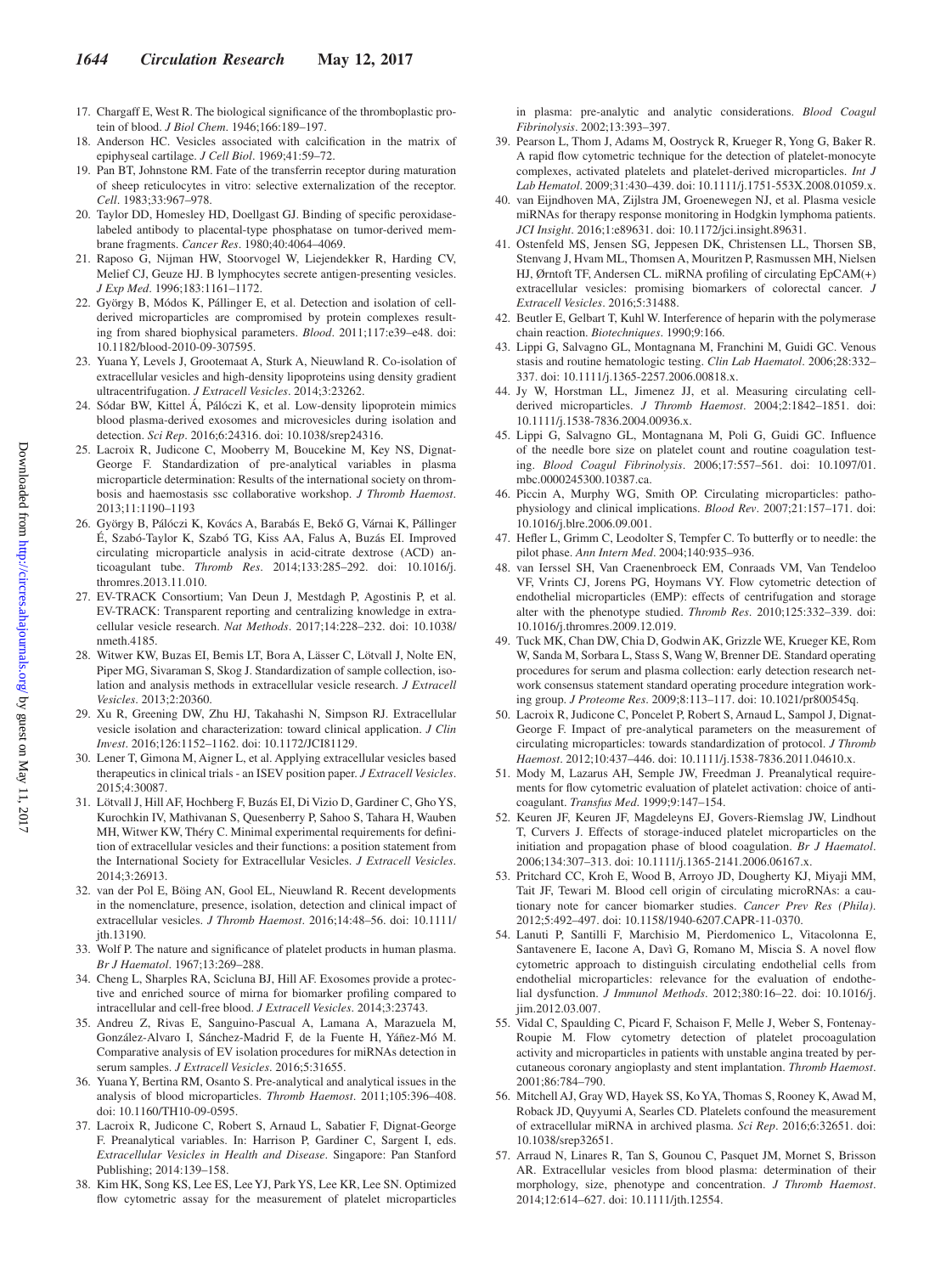- 58. Aswad H, Jalabert A, Rome S. Depleting extracellular vesicles from fetal bovine serum alters proliferation and differentiation of skeletal muscle cells in vitro. *BMC Biotechnol*. 2016;16:32. doi: 10.1186/s12896-016-0262-0.
- 59. Eitan E, Zhang S, Witwer KW, Mattson MP. Extracellular vesicle-depleted fetal bovine and human sera have reduced capacity to support cell growth. *J Extracell Vesicles*. 2015;4:26373.
- 60. Mitchell JP, Court J, Mason MD, Tabi Z, Clayton A. Increased exosome production from tumour cell cultures using the Integra CELLine Culture System. *J Immunol Methods*. 2008;335:98–105. doi: 10.1016/j. jim.2008.03.001.
- 61. Shelke GV, Lässer C, Gho YS, Lötvall J. Importance of exosome depletion protocols to eliminate functional and rna-containing extracellular vesicles from fetal bovine serum. *J Extracell Vesicles*. 2014;3:24783.
- 62. Shet AS, Aras O, Gupta K, Hass MJ, Rausch DJ, Saba N, Koopmeiners L, Key NS, Hebbel RP. Sickle blood contains tissue factor-positive microparticles derived from endothelial cells and monocytes. *Blood*. 2003;102:2678–2683. doi: 10.1182/blood-2003-03-0693.
- 63. Rubin O, Crettaz D, Canellini G, Tissot JD, Lion N. Microparticles in stored red blood cells: an approach using flow cytometry and proteomic tools. *Vox Sang*. 2008;95:288–297. doi: 10.1111/j.1423-0410.2008.01101.x.
- 64. Jayachandran M, Miller VM, Heit JA, Owen WG. Methodology for isolation, identification and characterization of microvesicles in peripheral blood. *J Immunol Methods*. 2012;375:207–214. doi: 10.1016/j. jim.2011.10.012.
- 65. Sokolova V, Ludwig AK, Hornung S, Rotan O, Horn PA, Epple M, Giebel B. Characterisation of exosomes derived from human cells by nanoparticle tracking analysis and scanning electron microscopy. *Colloids Surf B Biointerfaces*. 2011;87:146–150. doi: 10.1016/j.colsurfb.2011.05.013.
- 66. Biró E, Sturk-Maquelin KN, Vogel GM, Meuleman DG, Smit MJ, Hack CE, Sturk A, Nieuwland R. Human cell-derived microparticles promote thrombus formation in vivo in a tissue factor-dependent manner. *J Thromb Haemost*. 2003;1:2561–2568.
- 67. Simak J, Gelderman MP. Cell membrane microparticles in blood and blood products: potentially pathogenic agents and diagnostic markers. *Transfus Med Rev*. 2006;20:1–26. doi: 10.1016/j.tmrv.2005.08.001.
- 68. Trummer A, De Rop C, Tiede A, Ganser A, Eisert R. Recovery and composition of microparticles after snap-freezing depends on thawing temperature. *Blood Coagul Fibrinolysis*. 2009;20:52–56. doi: 10.1097/ MBC.0b013e32831be9c5.
- 69. Yuana Y, Böing AN, Grootemaat AE, van der Pol E, Hau CM, Cizmar P, Buhr E, Sturk A, Nieuwland R. Handling and storage of human body fluids for analysis of extracellular vesicles. *J Extracell Vesicles*. 2015;4:29260.
- 70. Anderson NL, Anderson NG. The human plasma proteome: History, character, and diagnostic prospects. *Mol Cell Proteomics*. 2003;2:50–50.
- 71. Vickers KC, Palmisano BT, Shoucri BM, Shamburek RD, Remaley AT. MicroRNAs are transported in plasma and delivered to recipient cells by high-density lipoproteins. *Nat Cell Biol*. 2011;13:423–433. doi: 10.1038/ ncb2210.
- 72. Momen-Heravi F, Balaj L, Alian S, Mantel PY, Halleck AE, Trachtenberg AJ, Soria CE, Oquin S, Bonebreak CM, Saracoglu E, Skog J, Kuo WP. Current methods for the isolation of extracellular vesicles. *Biol Chem*. 2013;394:1253–1262. doi: 10.1515/hsz-2013-0141.
- 73. Taylor DD, Shah S. Methods of isolating extracellular vesicles impact down-stream analyses of their cargoes. *Methods*. 2015;87:3–10. doi: 10.1016/j.ymeth.2015.02.019.
- 74. Linares R, Tan S, Gounou C, Arraud N, Brisson AR. High-speed centrifugation induces aggregation of extracellular vesicles. *J Extracell Vesicles*. 2015;4:29509.
- 75. Cantin R, Diou J, Bélanger D, Tremblay AM, Gilbert C. Discrimination between exosomes and HIV-1: purification of both vesicles from cellfree supernatants. *J Immunol Methods*. 2008;338:21–30. doi: 10.1016/j. jim.2008.07.007.
- 76. Ismail N, Wang Y, Dakhlallah D, Moldovan L, Agarwal K, Batte K, Shah P, Wisler J, Eubank TD, Tridandapani S, Paulaitis ME, Piper MG, Marsh CB. Macrophage microvesicles induce macrophage differentiation and miR-223 transfer. *Blood*. 2013;121:984–995. doi: 10.1182/ blood-2011-08-374793.
- 77. Van Deun J, Mestdagh P, Sormunen R, Cocquyt V, Vermaelen K, Vandesompele J, Bracke M, De Wever O, Hendrix A. The impact of disparate isolation methods for extracellular vesicles on downstream rna profiling. *J Extracell Vesicles*. 2014;3:24858.
- 78. Baranyai T, Herczeg K, Onódi Z, et al. Isolation of exosomes from blood plasma: qualitative and quantitative comparison of ultracentrifugation and size exclusion chromatography Methods. *PLoS One*. 2015;10:e0145686. doi: 10.1371/journal.pone.0145686.
- 79. Nordin JZ, Lee Y, Vader P, et al. Ultrafiltration with size-exclusion liquid chromatography for high yield isolation of extracellular vesicles preserving intact biophysical and functional properties. *Nanomedicine*. 2015;11:879–883. doi: 10.1016/j.nano.2015.01.003.
- 80. Hong CS, Funk S, Muller L, Boyiadzis M, Whiteside TL. Isolation of biologically active and morphologically intact exosomes from plasma of patients with cancer. *J Extracell Vesicles*. 2016;5:29289.
- 81. Welton JL, Webber JP, Botos LA, Jones M, Clayton A. Ready-made chromatography columns for extracellular vesicle isolation from plasma. *J Extracell Vesicles*. 2015;4:27269.
- 82. Böing AN, Van Der Pol E, Grootemaat AE, Coumans FA, Sturk A, Nieuwland R. Single-step isolation of extracellular vesicles by size-exclusion chromatography. *J Extracell Vesicles*. 2014;3:23430.
- 83. Shih CL, Chong KY, Hsu SC, Chien HJ, Ma CT, Chang JW, Yu CJ, Chiou CC. Development of a magnetic bead-based method for the collection of circulating extracellular vesicles. *N Biotechnol*. 2016;33:116–122. doi: 10.1016/j.nbt.2015.09.003.
- 84. Kanwar SS, Dunlay CJ, Simeone DM, Nagrath S. Microfluidic device (ExoChip) for on-chip isolation, quantification and characterization of circulating exosomes. *Lab Chip*. 2014;14:1891–1900. doi: 10.1039/ c4lc00136b.
- 85. Tauro BJ, Greening DW, Mathias RA, Ji H, Mathivanan S, Scott AM, Simpson RJ. Comparison of ultracentrifugation, density gradient separation, and immunoaffinity capture methods for isolating human colon cancer cell line LIM1863-derived exosomes. *Methods*. 2012;56:293–304. doi: 10.1016/j.ymeth.2012.01.002.
- 86. Juncker D, Bergeron S, Laforte V, Li H. Cross-reactivity in antibody microarrays and multiplexed sandwich assays: shedding light on the dark side of multiplexing. *Curr Opin Chem Biol*. 2014;18:29–37. doi: 10.1016/j.cbpa.2013.11.012.
- 87. Jørgensen M, Bæk R, Pedersen S, Søndergaard EK, Kristensen SR, Varming K. Extracellular vesicle (ev) array: microarray capturing of exosomes and other extracellular vesicles for multiplexed phenotyping. *J Extracell Vesicles*. 2013;2:20920
- 88. Kim J, Shin H, Kim J, Kim J, Park J. Isolation of high-purity extracellular vesicles by extracting proteins using aqueous two-phase system. *PLoS One*. 2015;10:e0129760. doi: 10.1371/journal.pone.0129760.
- 89. Webber J, Clayton A. How pure are your vesicles? *J Extracell Vesicles*. 2013;2:19861.
- 90. Momen-Heravi F, Balaj L, Alian S, Trachtenberg AJ, Hochberg FH, Skog J, Kuo WP. Impact of biofluid viscosity on size and sedimentation efficiency of the isolated microvesicles. *Front Physiol*. 2012;3:162. doi: 10.3389/fphys.2012.00162.
- 91. Théry C, Amigorena S, Raposo G, Clayton A. Isolation and characterization of exosomes from cell culture supernatants and biological fluids. *Curr Protoc Cell Biol*. 2006;30:1–3.22. 29. doi: 10.1002/0471143030. cb0322s30.
- 92. Lässer C, Eldh M, Lötvall J. Isolation and characterization of RNAcontaining exosomes. *J Vis Exp*. 2012:e3037–e3037. doi: 10.3791/3037.
- 93. BRAKKE MK. Zonal separations by density-gradient centrifugation. *Arch Biochem Biophys*. 1953;45:275–290.
- 94. Lawrence JE, Steward GF. Purification of viruses by centrifugation. *Manual Aquat Viral Ecol*. *ASLO*. 2010:166–181.
- 95. Zonneveld MI, Brisson AR, van Herwijnen MJ, Tan S, van de Lest CH, Redegeld FA, Garssen J, Wauben MH, Nolte EN. Recovery of extracellular vesicles from human breast milk is influenced by sample collection and vesicle isolation procedures. *J Extracell Vesicles*. 2014;3.
- 96. Iwai K, Minamisawa T, Suga K, Yajima Y, Shiba K. Isolation of human salivary extracellular vesicles by iodixanol density gradient ultracentrifugation and their characterizations. *J Extracell Vesicles*. 2016;5:30829.
- 97. Gámez-Valero A, Monguió-Tortajada M, Carreras-Planella L, Franquesa Ml, Beyer K, Borràs FE. Size-Exclusion Chromatography-based isolation minimally alters Extracellular Vesicles' characteristics compared to precipitating agents. *Sci Rep*. 2016;6:33641. doi: 10.1038/srep33641.
- 98. Vogel R, Coumans FA, Maltesen RG, et al. A standardized method to determine the concentration of extracellular vesicles using tunable resistive pulse sensing. *J Extracell Vesicles*. 2016;5:31242.
- Lobb RJ, Becker M, Wen SW, Wong CS, Wiegmans AP, Leimgruber A, Möller A. Optimized exosome isolation protocol for cell culture supernatant and human plasma. *J Extracell Vesicles*. 2015;4:27031.
- 100. Clayton A, Court J, Navabi H, Adams M, Mason MD, Hobot JA, Newman GR, Jasani B. Analysis of antigen presenting cell derived exosomes, based on immuno-magnetic isolation and flow cytometry. *J Immunol Methods*. 2001;247:163–174.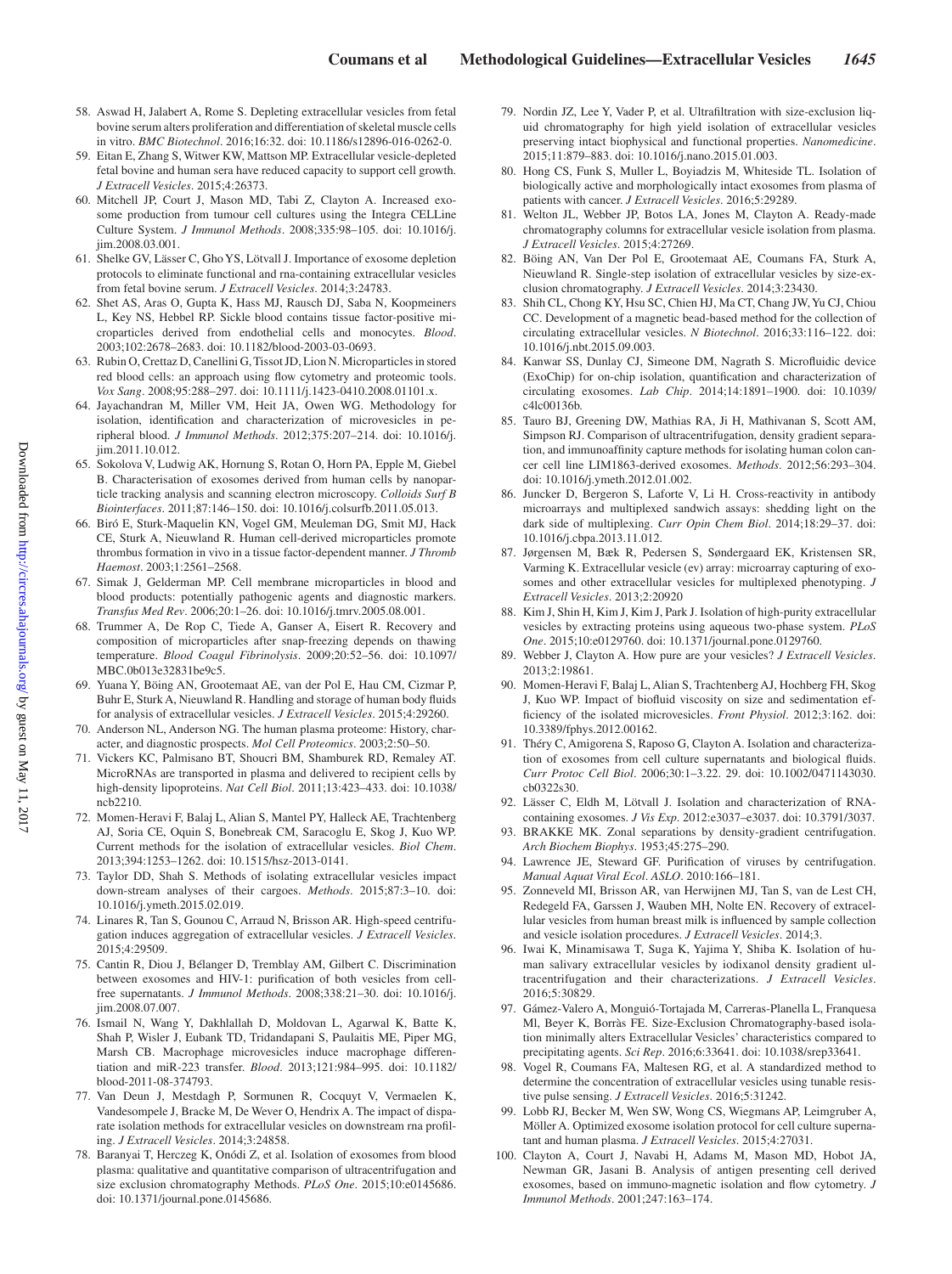- 101. Kowal J, Arras G, Colombo M, Jouve M, Morath JP, Primdal-Bengtson B, Dingli F, Loew D, Tkach M, Théry C. Proteomic comparison defines novel markers to characterize heterogeneous populations of extracellular vesicle subtypes. *Proc Natl Acad Sci*. 2016;113:E968–E977.
- 102. Coumans F, Gool E, Nieuwland R. Bulk immunoassays for analysis of extracellular vesicles. *Platelets*. 2017;In press
- 103. Mellacheruvu D, Wright Z, Couzens AL, et al. The CRAPome: a contaminant repository for affinity purification-mass spectrometry data. *Nat Methods*. 2013;10:730–736. doi: 10.1038/nmeth.2557.
- 104. Laulagnier K, Vincent-Schneider H, Hamdi S, Subra C, Lankar D, Record M. Characterization of exosome subpopulations from RBL-2H3 cells using fluorescent lipids. *Blood Cells Mol Dis*. 2005;35:116–121. doi: 10.1016/j.bcmd.2005.05.010.
- 105. Valkonen S, van der Pol E, Böing A, Yuana Y, Yliperttula M, Nieuwland R, Laitinen S, Siljander PR. Biological reference materials for extracellular vesicle studies. *Eur J Pharm Sci*. 2017;98:4–16. doi: 10.1016/j. ejps.2016.09.008.
- 106. Nicolet A, Meli F, van der Pol E, Yuana Y, Gollwitzer C, Krumrey M, Cizmar P, Buhr E, Petry J, Sebaihi N, de Boeck B, Fokkema V, Bergmans R, Nieuwland R. Inter-laboratory comparison on the size and stability of monodisperse and bimodal synthetic reference particles for standardization of extracellular vesicle measurements. *Meas Sci Technol*. 2016;27:035701.
- 107. Brisson AR, Tan S, Linares R, Gounou C, Arraud N. Extracellular vesicles from activated platelets: A semiquantitative cryo-electron microscopy and immuno-gold labeling study. *Platelets*. 2017:1–9.
- 108. van der Pol E, Coumans FA, Grootemaat AE, Gardiner C, Sargent IL, Harrison P, Sturk A, van Leeuwen TG, Nieuwland R. Particle size distribution of exosomes and microvesicles determined by transmission electron microscopy, flow cytometry, nanoparticle tracking analysis, and resistive pulse sensing. *J Thromb Haemost*. 2014;12:1182–1192. doi: 10.1111/jth.12602.
- 109. Dragovic RA, Gardiner C, Brooks AS, Tannetta DS, Ferguson DJ, Hole P, Carr B, Redman CW, Harris AL, Dobson PJ, Harrison P, Sargent IL. Sizing and phenotyping of cellular vesicles using Nanoparticle Tracking Analysis. *Nanomedicine*. 2011;7:780–788. doi: 10.1016/j. nano.2011.04.003.
- 110. Shah MD, Bergeron AL, Dong JF, López JA. Flow cytometric measurement of microparticles: pitfalls and protocol modifications. *Platelets*. 2008;19:365–372. doi: 10.1080/09537100802054107.
- 111. Arraud N, Gounou C, Turpin D, Brisson AR. Fluorescence triggering: A general strategy for enumerating and phenotyping extracellular vesicles by flow cytometry. *Cytometry A*. 2016;89:184–195. doi: 10.1002/ cyto.a.22669.
- 112. Aatonen MT, Öhman T, Nyman TA, Laitinen S, Grönholm M, Siljander PR-M. Isolation and characterization of platelet-derived extracellular vesicles. *J Extracell Vesicles*. 2014;3.
- 113. Kuchinskiene Z, Carlson LA. Composition, concentration, and size of low density lipoproteins and of subfractions of very low density lipoproteins from serum of normal men and women. *J Lipid Res*. 1982;23:762–769.
- 114. Coumans FA, van der Pol E, Böing AN, Hajji N, Sturk G, van Leeuwen TG, Nieuwland R. Reproducible extracellular vesicle size and concentration determination with tunable resistive pulse sensing. *J Extracell Vesicles*. 2014;3:25922.
- 115. Akagi T, Kato K, Kobayashi M, Kosaka N, Ochiya T, Ichiki T. On-chip immunoelectrophoresis of extracellular vesicles released from human breast cancer cells. *PLoS One*. 2015;10:e0123603. doi: 10.1371/journal. pone.0123603.
- 116. van der Vlist EJ, Nolte-'t Hoen EN, Stoorvogel W, Arkesteijn GJ, Wauben MH. Fluorescent labeling of nano-sized vesicles released by cells and subsequent quantitative and qualitative analysis by high-resolution flow cytometry. *Nat Protoc*. 2012;7:1311–1326. doi: 10.1038/nprot.2012.065.
- 117. Smith ZJ, Lee C, Rojalin T, Carney RP, Hazari S, Knudson A, Lam K, Saari H, Ibañez EL, Viitala T, Laaksonen T, Yliperttula M, Wachsmann-Hogiu S. Single exosome study reveals subpopulations distributed among cell lines with variability related to membrane content. *J Extracell Vesicles*. 2015;4:28533. doi: 10.3402/jev.v4.28533.
- 118. Tatischeff I, Larquet E, Falcon-Perez JM, Turpin PY, Kruglik SG. Fast characterisation of cell-derived extracellular vesicles by nanoparticles tracking analysis, cryo-electron microscopy, and raman tweezers microspectroscopy. *J Extracell Vesicles*. 2012;1:19179.
- 119. Vorselen D, Roos WH, van Loon JJ, Wuite GJ. Role of mechanical properties of cell mediated vesicles in membrane fusion. *Biophys J*. 2013;104:620a.
- 120. Gardiner C, Shaw M, Hole P, Smith J, Tannetta D, Redman CW, Sargent IL. Measurement of refractive index by nanoparticle tracking analysis reveals heterogeneity in extracellular vesicles. *J Extracell Vesicles*. 2014;3:25361.
- 121. van der Pol E, Coumans FA, Sturk A, Nieuwland R, van Leeuwen TG. Refractive index determination of nanoparticles in suspension using nanoparticle tracking analysis. *Nano Lett*. 2014;14:6195–6201. doi: 10.1021/nl503371p.
- 122. Reviakine I, Bergsma-Schutter W, Mazères-Dubut C, Govorukhina N, Brisson A. Surface topography of the p3 and p6 annexin V crystal forms determined by atomic force microscopy. *J Struct Biol*. 2000;131:234– 239. doi: 10.1006/jsbi.2000.4286.
- 123. Stoner SA, Duggan E, Condello D, Guerrero A, Turk JR, Narayanan PK, Nolan JP. High sensitivity flow cytometry of membrane vesicles. *Cytometry A*. 2016;89:196–206. doi: 10.1002/cyto.a.22787.
- 124. Gasecka A, Böing AN, Filipiak KJ, Nieuwland R. Platelet extracellular vesicles as biomarkers for arterial thrombosis. *Platelets*. 2016:1–7.
- 125. Pan BT, Teng K, Wu C, Adam M, Johnstone RM. Electron microscopic evidence for externalization of the transferrin receptor in vesicular form in sheep reticulocytes. *J Cell Biol*. 1985;101:942–948.
- 126. Harding C, Heuser J, Stahl P. Receptor-mediated endocytosis of transferrin and recycling of the transferrin receptor in rat reticulocytes. *J Cell Biol*. 1983;97:329–339.
- 127. van Niel G, Charrin S, Simoes S, Romao M, Rochin L, Saftig P, Marks MS, Rubinstein E, Raposo G. The tetraspanin CD63 regulates ESCRTindependent and -dependent endosomal sorting during melanogenesis. *Dev Cell*. 2011;21:708–721. doi: 10.1016/j.devcel.2011.08.019.
- 128. Nolan JP. Flow cytometry of extracellular vesicles: potential, pitfalls, and prospects. *Curr Protoc Cytom*. 2015;73:13.14.1–13.1416. doi: 10.1002/0471142956.cy1314s73.
- 129. Cointe S, Judicone C, Robert S, Mooberry MJ, Poncelet P, Wauben M, Nieuwland R, Key NS, Dignat-George F, Lacroix R. Standardization of microparticle enumeration across different flow cytometry platforms: results of a multicenter collaborative workshop. *J Thromb Haemost*. 2017;15:187–193. doi: 10.1111/jth.13514.
- 130. Lacroix R, Robert S, Poncelet P, Kasthuri RS, Key NS, Dignat-George F; ISTH SSC Workshop. Standardization of platelet-derived microparticle enumeration by flow cytometry with calibrated beads: results of the International Society on Thrombosis and Haemostasis SSC Collaborative workshop. *J Thromb Haemost*. 2010;8:2571–2574. doi: 10.1111/j.1538-7836.2010.04047.x.
- 131. Robert S, Poncelet P, Lacroix R, Arnaud L, Giraudo L, Hauchard A, Sampol J, Dignat-George F. Standardization of platelet-derived microparticle counting using calibrated beads and a Cytomics FC500 routine flow cytometer: a first step towards multicenter studies? *J Thromb Haemost*. 2009;7:190–197. doi: 10.1111/j.1538-7836.2008.03200.x.
- 132. Zhu S, Ma L, Wang S, Chen C, Zhang W, Yang L, Hang W, Nolan JP, Wu L, Yan X. Light-scattering detection below the level of single fluorescent molecules for high-resolution characterization of functional nanoparticles. *ACS Nano*. 2014;8:10998–11006. doi: 10.1021/nn505162u.
- 133. Harrison P, Gardiner C. Invisible vesicles swarm within the iceberg. *J Thromb Haemost*. 2012;10:916–918. doi: 10.1111/j.1538-7836.2012.04711.x.
- 134. Kormelink TG, Arkesteijn GJA, Nauwelaers FA, van den Engh G, Hoen ENMN, Wauben MHM. Prerequisites for the analysis and sorting of extracellular vesicle subpopulations by high-resolution flow cytometry. *Cytometry A*. 2016;89a:135–147.
- 135. Mie G. Beiträge zur optik trüber medien, speziell kolloidaler metallösungen. *Ann Physik*. 1908;330:377–445.
- 136. Bohren CF, Huffman DR. *Absorption and Scattering of Light by Small Particles*. New York: Wiley; 1983.
- 137. Akers JC, Ramakrishnan V, Nolan JP, Duggan E, Fu CC, Hochberg FH, Chen CC, Carter BS. Comparative analysis of technologies for quantifying extracellular vesicles (EVs) in clinical cerebrospinal fluids (CSF). *PLoS One*. 2016;11:e0149866. doi: 10.1371/journal.pone.0149866.
- 138. Wang L, Gaigalas AK, Abbasi F, Marti GE, Vogt RF, Schwartz A. Quantitating Fluorescence Intensity From Fluorophores: Practical Use of MESF Values. *J Res Natl Inst Stand Technol*. 2002;107:339–353. doi: 10.6028/jres.107.027.
- 139. Nolan JP, Stoner SA. A trigger channel threshold artifact in nanoparticle analysis. *Cytometry A*. 2013;83:301–305. doi: 10.1002/cyto.a.22255.
- 140. van der Pol E, van Gemert MJ, Sturk A, Nieuwland R, van Leeuwen TG. Single vs. swarm detection of microparticles and exosomes by flow cytometry. *J Thromb Haemost*. 2012;10:919–930. doi: 10.1111/j.1538-7836.2012.04683.x.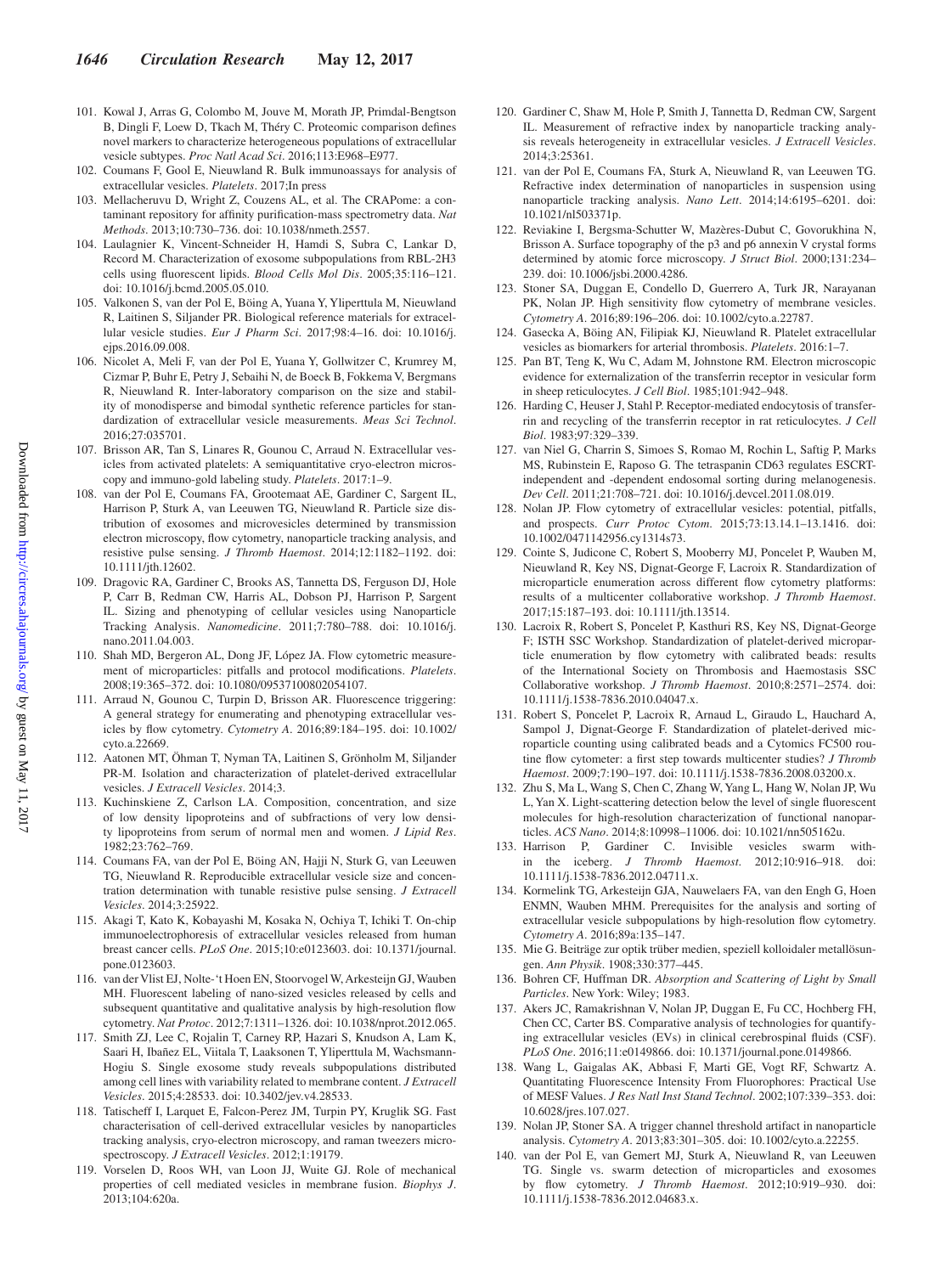- 141. Aass HC, Øvstebø R, Trøseid AM, Kierulf P, Berg JP, Henriksson CE. Fluorescent particles in the antibody solution result in false TF- and CD14-positive microparticles in flow cytometric analysis. *Cytometry A*. 2011;79:990–999. doi: 10.1002/cyto.a.21147.
- 142. Larson MC, Luthi MR, Hogg N, Hillery CA. Calcium-phosphate microprecipitates mimic microparticles when examined with flow cytometry. *Cytometry A*. 2013;83:242–250. doi: 10.1002/cyto.a.22222.
- 143. Hoo CM, Starostin N, West P, Mecartney ML. A comparison of atomic force microscopy (afm) and dynamic light scattering (dls) methods to characterize nanoparticle size distributions. *J Nanoparticle Rese*. 2008;10:89–96.
- 144. Fraikin JL, Teesalu T, McKenney CM, Ruoslahti E, Cleland AN. A high-throughput label-free nanoparticle analyser. *Nat Nanotechnol*. 2011;6:308–313. doi: 10.1038/nnano.2011.24.
- 145. Casuso I, Rico F, Scheuring S. Biological AFM: where we come from– where we are–where we may go. *J Mol Recognit*. 2011;24:406–413. doi: 10.1002/jmr.1081.
- 146. Richter RP, Bérat R, Brisson AR. Formation of solid-supported lipid bilayers: an integrated view. *Langmuir*. 2006;22:3497–3505. doi: 10.1021/ la052687c.
- 147. Ashcroft BA, de Sonneville J, Yuana Y, Osanto S, Bertina R, Kuil ME, Oosterkamp TH. Determination of the size distribution of blood microparticles directly in plasma using atomic force microscopy and microfluidics. *Biomed Microdevices*. 2012;14:641–649. doi: 10.1007/ s10544-012-9642-y.
- 148. Ando T. High-speed AFM imaging. *Curr Opin Struct Biol*. 2014;28:63– 68. doi: 10.1016/j.sbi.2014.07.011.
- 149. Su J. Label-free single exosome detection using frequency-locked microtoroid optical resonators. *ACS Photonics*. 2015;2:1241–1245
- 150. Daaboul GG, Gagni P, Benussi L, Bettotti P, Ciani M, Cretich M, Freedman DS, Ghidoni R, Ozkumur AY, Piotto C, Prosperi D, Santini B, Ünlü MS, Chiari M. Digital Detection of Exosomes by Interferometric Imaging. *Sci Rep*. 2016;6:37246. doi: 10.1038/srep37246.
- 151. Faez S, Lahini Y, Weidlich S, Garmann RF, Wondraczek K, Zeisberger M, Schmidt MA, Orrit M, Manoharan VN. Fast, label-free tracking of single viruses and weakly scattering nanoparticles in a nanofluidic optical fiber. *ACS Nano*. 2015;9:12349–12357. doi: 10.1021/acsnano.5b05646.
- 152. Kong L, Lee C, Earhart CM, Cordovez B, Chan JW. A nanotweezer system for evanescent wave excited surface enhanced Raman spectroscopy (SERS) of single nanoparticles. *Opt Express*. 2015;23:6793–6802.
- 153. Eldh M, Lötvall J, Malmhäll C, Ekström K. Importance of RNA isolation methods for analysis of exosomal RNA: evaluation of different methods. *Mol Immunol*. 2012;50:278–286. doi: 10.1016/j.molimm.2012.02.001.
- 154. Chevillet JR, Kang Q, Ruf IK, et al. Quantitative and stoichiometric analysis of the microrna content of exosomes. *Proc Natl Acad Sci*. 2014;111:14888–14893.
- 155. Rekker K, Saare M, Roost AM, Kubo AL, Zarovni N, Chiesi A, Salumets A, Peters M. Comparison of serum exosome isolation methods for microRNA profiling. *Clin Biochem*. 2014;47:135–138. doi: 10.1016/j. clinbiochem.2013.10.020.
- 156. Huang X, Yuan T, Tschannen M, Sun Z, Jacob H, Du M, Liang M, Dittmar RL, Liu Y, Liang M, Kohli M, Thibodeau SN, Boardman L, Wang L. Characterization of human plasma-derived exosomal RNAs by deep sequencing. *BMC Genomics*. 2013;14:319. doi: 10.1186/1471-2164-14-319.
- 157. van Balkom BW, Eisele AS, Pegtel DM, Bervoets S, Verhaar MC. Quantitative and qualitative analysis of small RNAs in human endothelial cells and exosomes provides insights into localized RNA processing, degradation and sorting. *J Extracell Vesicles*. 2015;4:26760.
- 158. Lasser C, Shelke GV, Yeri A, Kim DK, Crescitelli R, Raimondo S, Sjostrand M, Gho YS, Van Keuren Jensen K, Lotvall J. Two distinct extracellular rna signatures released by a single cell type identified by microarray and next-generation sequencing. *RNA Biol*. 2016:0.
- 159. Koppers-Lalic D, Hackenberg M, Bijnsdorp IV, van Eijndhoven MA, Sadek P, Sie D, Zini N, Middeldorp JM, Ylstra B, de Menezes RX, Würdinger T, Meijer GA, Pegtel DM. Nontemplated nucleotide additions distinguish the small RNA composition in cells from exosomes. *Cell Rep*. 2014;8:1649–1658. doi: 10.1016/j.celrep.2014.08.027.
- 160. Hill AF, Pegtel DM, Lambertz U, Leonardi T, O'Driscoll L, Pluchino S, Ter-Ovanesyan D, Nolte-'t Hoen EN. Isev position paper: Extracellular vesicle rna analysis and bioinformatics. *J Extracell Vesicles*. 2013;2:22859.
- 161. Melo SA, Sugimoto H, O'Connell JT, Kato N, Villanueva A, Vidal A, Qiu L, Vitkin E, Perelman LT, Melo CA, Lucci A, Ivan C, Calin GA, Kalluri R. Cancer exosomes perform cell-independent microRNA

biogenesis and promote tumorigenesis. *Cancer Cell*. 2014;26:707–721. doi: 10.1016/j.ccell.2014.09.005.

- 162. Pegtel DM, Cosmopoulos K, Thorley-Lawson DA, van Eijndhoven MA, Hopmans ES, Lindenberg JL, de Gruijl TD, Wurdinger T, Middeldorp JM. Functional delivery of viral mirnas via exosomes. *Proc Natl Acad Sci*. 2010;107:6328–6333.
- 163. Shurtleff MJ, Temoche-Diaz MM, Karfilis KV, Ri S, Schekman R. Y-box protein 1 is required to sort micrornas into exosomes in cells and in a cell-free reaction. *Elife*. 2016;5:e19276
- 164. Kim YK, Yeo J, Ha M, Kim B, Kim VN. Cell adhesion-dependent control of microRNA decay. *Mol Cell*. 2011;43:1005–1014. doi: 10.1016/j. molcel.2011.07.031.
- 165. Retraction notice to: Cell adhesion-dependent control of microrna decay. Molecular cell 43, 1005–1014; september 16, 2011. *Mol Cell*. 2012;46:896.
- 166. Hindson CM, Chevillet JR, Briggs HA, Gallichotte EN, Ruf IK, Hindson BJ, Vessella RL, Tewari M. Absolute quantification by droplet digital PCR versus analog real-time PCR. *Nat Methods*. 2013;10:1003–1005. doi: 10.1038/nmeth.2633.
- 167. Verweij FJ, van Eijndhoven MA, Middeldorp J, Pegtel DM. Analysis of viral microRNA exchange via exosomes in vitro and in vivo. *Methods Mol Biol*. 2013;1024:53–68. doi: 10.1007/978-1-62703-453-1\_5.
- 168. Waldenström A, Gennebäck N, Hellman U, Ronquist G. Cardiomyocyte microvesicles contain DNA/RNA and convey biological messages to target cells. *PLoS One*. 2012;7:e34653. doi: 10.1371/journal. pone.0034653.
- 169. Thakur BK, Zhang H, Becker A, et al. Double-stranded DNA in exosomes: a novel biomarker in cancer detection. *Cell Res*. 2014;24:766– 769. doi: 10.1038/cr.2014.44.
- 170. Lázaro-Ibáñez E, Sanz-Garcia A, Visakorpi T, Escobedo-Lucea C, Siljander P, Ayuso-Sacido Á, Yliperttula M. Different gDNA content in the subpopulations of prostate cancer extracellular vesicles: apoptotic bodies, microvesicles, and exosomes. *Prostate*. 2014;74:1379–1390.
- 171. Cai J, Guan W, Tan X, et al. SRY gene transferred by extracellular vesicles accelerates atherosclerosis by promotion of leucocyte adherence to endothelial cells. *Clin Sci (Lond)*. 2015;129:259–269. doi: 10.1042/ CS20140826.
- 172. Kalra H, Simpson RJ, Ji H, et al. Vesiclepedia: a compendium for extracellular vesicles with continuous community annotation. *PLoS Biol*. 2012;10:e1001450. doi: 10.1371/journal.pbio.1001450.
- 173. Mathivanan S, Simpson RJ. ExoCarta: a compendium of exosomal proteins and RNA. *Proteomics*. 2009;9:4997–5000. doi: 10.1002/ pmic.200900351.
- 174. Li J, Lee Y, Johansson HJ, Mäger I, Vader P, Nordin JZ, Wiklander OP, Lehtiö J, Wood MJ, Andaloussi SE. Serum-free culture alters the quantity and protein composition of neuroblastoma-derived extracellular vesicles. *J Extracell Vesicles*. 2015;4:26883.
- 175. Mi H, Muruganujan A, Thomas PD. PANTHER in 2013: modeling the evolution of gene function, and other gene attributes, in the context of phylogenetic trees. *Nucleic Acids Res*. 2013;41:D377–D386. doi: 10.1093/nar/gks1118.
- 176. Pathan M, Keerthikumar S, Ang CS, et al. FunRich: An open access standalone functional enrichment and interaction network analysis tool. *Proteomics*. 2015;15:2597–2601. doi: 10.1002/pmic.201400515.
- 177. Eden E, Navon R, Steinfeld I, Lipson D, Yakhini Z. GOrilla: a tool for discovery and visualization of enriched GO terms in ranked gene lists. *BMC Bioinformatics*. 2009;10:48. doi: 10.1186/1471-2105-10-48.
- 178. Huang da W, Sherman BT, Lempicki RA. Systematic and integrative analysis of large gene lists using DAVID bioinformatics resources. *Nat Protoc*. 2009;4:44–57. doi: 10.1038/nprot.2008.211.
- 179. Kanehisa M, Goto S. KEGG: kyoto encyclopedia of genes and genomes. *Nucleic Acids Res*. 2000;28:27–30.
- 180. Thorsell A, Faijerson J, Blomstrand F, Nilsson M, Blennow K, Eriksson PS, Westman-Brinkmalm A. Proteome analysis of serum-containing conditioned medium from primary astrocyte cultures. *J Proteomics Bioinformatics*. 2011;2008:128–142.
- 181. Weng Y, Sui Z, Shan Y, Jiang H, Zhou Y, Zhu X, Liang Z, Zhang L, Zhang Y. In-depth proteomic quantification of cell secretome in serumcontaining conditioned medium. *Anal Chem*. 2016;88:4971–4978. doi: 10.1021/acs.analchem.6b00910.
- 182. Liu P, Weng Y, Sui Z, Wu Y, Meng X, Wu M, Jin H, Tan X, Zhang L, Zhang Y. Quantitative secretomic analysis of pancreatic cancer cells in serum-containing conditioned medium. *Sci Rep*. 2016;6:37606. doi: 10.1038/srep37606.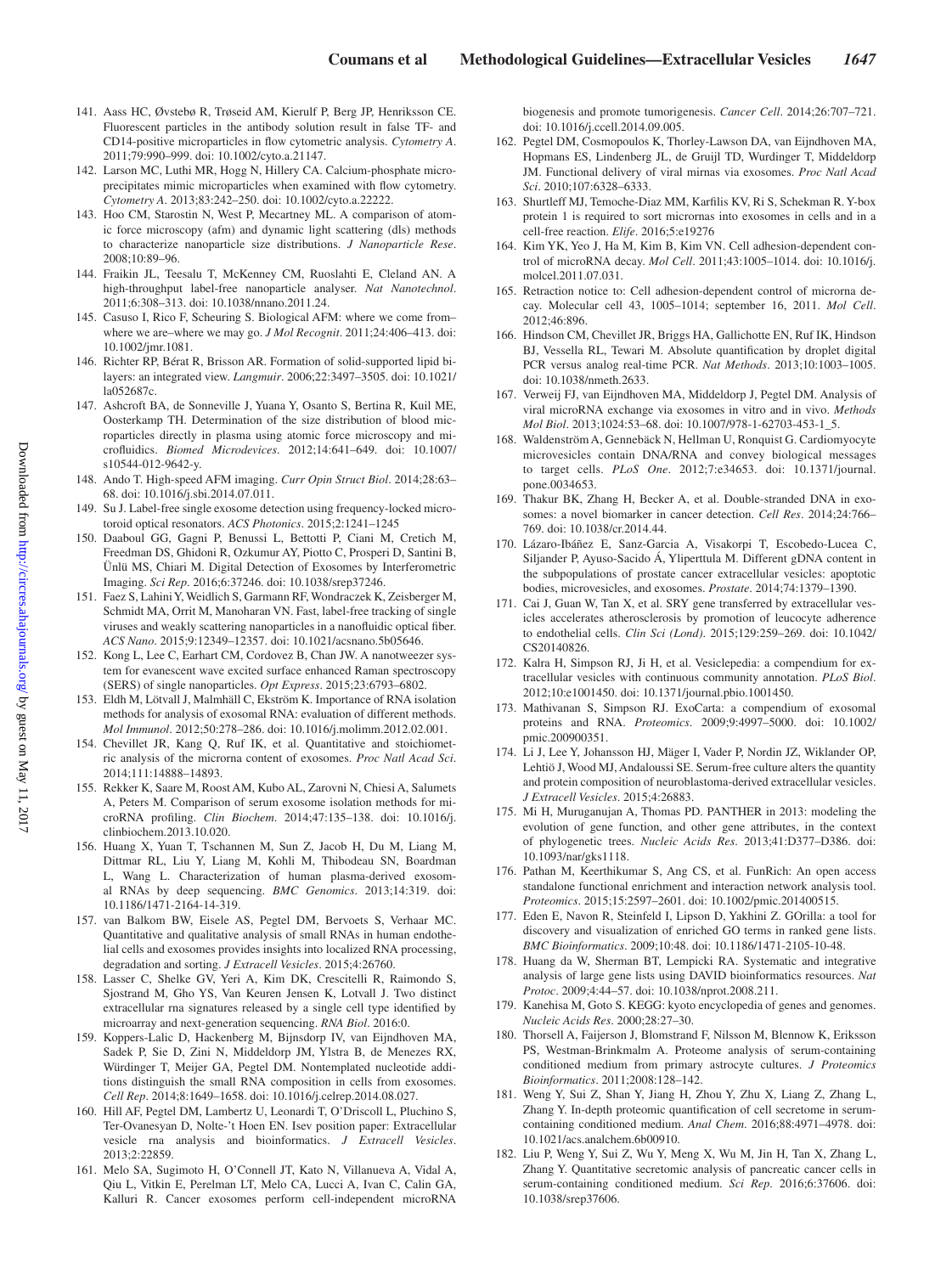- 183. Kim DK, Lee J, Kim SR, et al. EVpedia: a community web portal for extracellular vesicles research. *Bioinformatics*. 2015;31:933–939. doi: 10.1093/bioinformatics/btu741.
- 184. Altadill T, Campoy I, Lanau L, Gill K, Rigau M, Gil-Moreno A, Reventos J, Byers S, Colas E, Cheema AK. Enabling metabolomics based biomarker discovery studies using molecular phenotyping of exosome-like vesicles. *PLoS One*. 2016;11:e0151339. doi: 10.1371/journal. pone.0151339.
- 185. Zhao H, Yang L, Baddour J, et al. Tumor microenvironment derived exosomes pleiotropically modulate cancer cell metabolism. *Elife*. 2016;5:e10250. doi: 10.7554/eLife.10250.
- 186. Puhka M, Takatalo M, Nordberg ME, Valkonen S, Aatonen M, Yliperttula M, Laitinen S, Velagapudi V, Mirtti T, Kallioniemi O, Rannikko A, Siljander P, Hällström T. Metabolomic profiling of extracellular vesiclesreveals enriched metabolites and prostate cancer -specific changes. *Under review*. 2017.
- 187. Owens AP 3rd, Mackman N. Microparticles in hemostasis and thrombosis. *Circ Res*. 2011;108:1284–1297. doi: 10.1161/ CIRCRESAHA.110.233056.
- 188. Exner T, Joseph J, Low J, Connor D, Ma D. A new activated factor X-based clotting method with improved specificity for procoagulant phospholipid. *Blood Coagul Fibrinolysis*. 2003;14:773–779. doi: 10.1097/01.mbc.0000061366.73802.df.
- 189. Hemker HC, Giesen P, AlDieri R, Regnault V, de Smed E, Wagenvoord R, Lecompte T, Béguin S. The calibrated automated thrombogram (CAT): a universal routine test for hyper- and hypocoagulability. *Pathophysiol Haemost Thromb*. 2002;32:249–253. doi: 73575.
- 190. Hellum M, Øvstebø R, Trøseid AM, Berg JP, Brandtzaeg P, Henriksson CE. Microparticle-associated tissue factor activity measured with the Zymuphen MP-TF kit and the calibrated automated thrombogram assay. *Blood Coagul Fibrinolysis*. 2012;23:520–526. doi: 10.1097/ MBC.0b013e328354a256.
- 191. Tatsumi K, Antoniak S, Monroe DM 3rd, Khorana AA, Mackman N; Subcommittee on Hemostasis and Malignancy of the Scientific and Standardization Committee of the International Society on Thrombosis and Hemostasis. Evaluation of a new commercial assay to measure microparticle tissue factor activity in plasma: communication from the SSC of the ISTH. *J Thromb Haemost*. 2014;12:1932–1934. doi: 10.1111/ jth.12718.
- 192. Tesselaar ME, Romijn FP, Van Der Linden IK, Prins FA, Bertina RM, Osanto S. Microparticle-associated tissue factor activity: a link between cancer and thrombosis? *J Thromb Haemost*. 2007;5:520–527. doi: 10.1111/j.1538-7836.2007.02369.x.
- 193. Khorana AA, Francis CW, Menzies KE, Wang JG, Hyrien O, Hathcock J, Mackman N, Taubman MB. Plasma tissue factor may be predictive of venous thromboembolism in pancreatic cancer. *J Thromb Haemost*. 2008;6:1983–1985. doi: 10.1111/j.1538-7836.2008.03156.x.
- 194. Hisada Y, Alexander W, Kasthuri R, Voorhees P, Mobarrez F, Taylor A, McNamara C, Wallen H, Witkowski M, Key NS, Rauch U, Mackman N. Measurement of microparticle tissue factor activity in clinical samples: A summary of two tissue factor-dependent FXa generation assays. *Thromb Res*. 2016;139:90–97. doi: 10.1016/j.thromres.2016.01.011.
- 195. Agouti I, Cointe S, Robert S, Judicone C, Loundou A, Driss F, Brisson A, Steschenko D, Rose C, Pondarré C, Bernit E, Badens C, Dignat-George F, Lacroix R, Thuret I. Platelet and not erythrocyte microparticles are procoagulant in transfused thalassaemia major patients. *Br J Haematol*. 2015;171:615–624. doi: 10.1111/bjh.13609.
- 196. Berckmans RJ, Sturk A, van Tienen LM, Schaap MC, Nieuwland R. Cell-derived vesicles exposing coagulant tissue factor in saliva. *Blood*. 2011;117:3172–3180. doi: 10.1182/blood-2010-06-290460.
- 197. Ramström S. Clotting time analysis of citrated blood samples is strongly affected by the tube used for blood sampling. *Blood Coagul Fibrinolysis*. 2005;16:447–452.
- 198. Luddington R, Baglin T. Clinical measurement of thrombin generation by calibrated automated thrombography requires contact factor inhibition. *J Thromb Haemost*. 2004;2:1954–1959. doi: 10.1111/j.1538-7836.2004.00964.x.
- 199. Osterud B. Tissue factor: a complex biological role. *Thromb Haemost*. 1997;78:755–758.
- 200. Kunzelmann-Marche C, Satta N, Toti F, Zhang Y, Nawroth PP, Morrissey JH, Freyssinet JM. The influence exerted by a restricted phospholipid microenvironment on the expression of tissue factor activity at the cell plasma membrane surface. *Thromb Haemost*. 2000;83:282–289.
- 201. Santucci RA, Erlich J, Labriola J, Wilson M, Kao KJ, Kickler TS, Spillert C, Mackman N. Measurement of tissue factor activity in whole blood. *Thromb Haemost*. 2000;83:445–454.
- 202. Lacroix R, Dubois C, Leroyer AS, Sabatier F, Dignat-George F. Revisited role of microparticles in arterial and venous thrombosis. *J Thromb Haemost*. 2013;11 Suppl 1:24–35. doi: 10.1111/jth.12268.
- 203. Lacroix R, Sabatier F, Mialhe A, Basire A, Pannell R, Borghi H, Robert S, Lamy E, Plawinski L, Camoin-Jau L, Gurewich V, Angles-Cano E, Dignat-George F. Activation of plasminogen into plasmin at the surface of endothelial microparticles: a mechanism that modulates angiogenic properties of endothelial progenitor cells in vitro. *Blood*. 2007;110:2432– 2439. doi: 10.1182/blood-2007-02-069997.
- 204. Emanueli C, Shearn AI, Angelini GD, Sahoo S. Exosomes and exosomal miRNAs in cardiovascular protection and repair. *Vascul Pharmacol*. 2015;71:24–30. doi: 10.1016/j.vph.2015.02.008.
- 205. Beltrami C, Besnier M, Shantikumar S, Shearn AI, Rajakaruna C, Laftah A, Sessa F, Spinetti G, Petretto E, Angelini GD, Emanueli C. Human pericardial fluid contains exosomes enriched with cardiovascular-expressed MicroRNAs and promotes therapeutic angiogenesis. *Mol Ther*. 2017;25:679–693. doi: 10.1016/j.ymthe.2016.12.022.
- 206. Fernandes Ribeiro M, Zhu H, W Millard R, Fan G-C. Exosomes function in pro-and anti-angiogenesis. *Curr Angiogenesis*. 2013;2:54–59.
- 207. Skog J, Würdinger T, van Rijn S, Meijer DH, Gainche L, Sena-Esteves M, Curry WT Jr, Carter BS, Krichevsky AM, Breakefield XO. Glioblastoma microvesicles transport RNA and proteins that promote tumour growth and provide diagnostic biomarkers. *Nat Cell Biol*. 2008;10:1470–1476. doi: 10.1038/ncb1800.
- 208. Hood JL, Pan H, Lanza GM, Wickline SA; Consortium for Translational Research in Advanced Imaging and Nanomedicine (C-TRAIN). Paracrine induction of endothelium by tumor exosomes. *Lab Invest*. 2009;89:1317–1328. doi: 10.1038/labinvest.2009.94.
- 209. Sahoo S, Klychko E, Thorne T, Misener S, Schultz KM, Millay M, Ito A, Liu T, Kamide C, Agarwal H. Exosomes from human CD34+ stem cells mediate their proangiogenic paracrine activity. *Circ Res*. 2011;109, 724–728. doi: 10.1161/CIRCRESAHA.111.253286.
- 210. Zampetaki A, Kiechl S, Drozdov I, Willeit P, Mayr U, Prokopi M, Mayr A, Weger S, Oberhollenzer F, Bonora E, Shah A, Willeit J, Mayr M. Plasma microRNA profiling reveals loss of endothelial miR-126 and other microRNAs in type 2 diabetes. *Circ Res*. 2010;107:810–817. doi: 10.1161/CIRCRESAHA.110.226357.
- 211. A Finn N, D Searles C. Intracellular and extracellular mirnas in regulation of angiogenesis signaling. *Curr Angiogenesis*. 2012;1:299–307.
- 212. Tadokoro H, Umezu T, Ohyashiki K, Hirano T, Ohyashiki JH. Exosomes derived from hypoxic leukemia cells enhance tube formation in endothelial cells. *J Biol Chem*. 2013;288:34343–34351. doi: 10.1074/jbc.M113.480822.
- 213. Wendler F, Bota-Rabassedas N, Franch-Marro X. Cancer becomes wasteful: Emerging roles of exosomes in cell-fate determination. *J Extracell Vesicles*. 2013;2:22390.